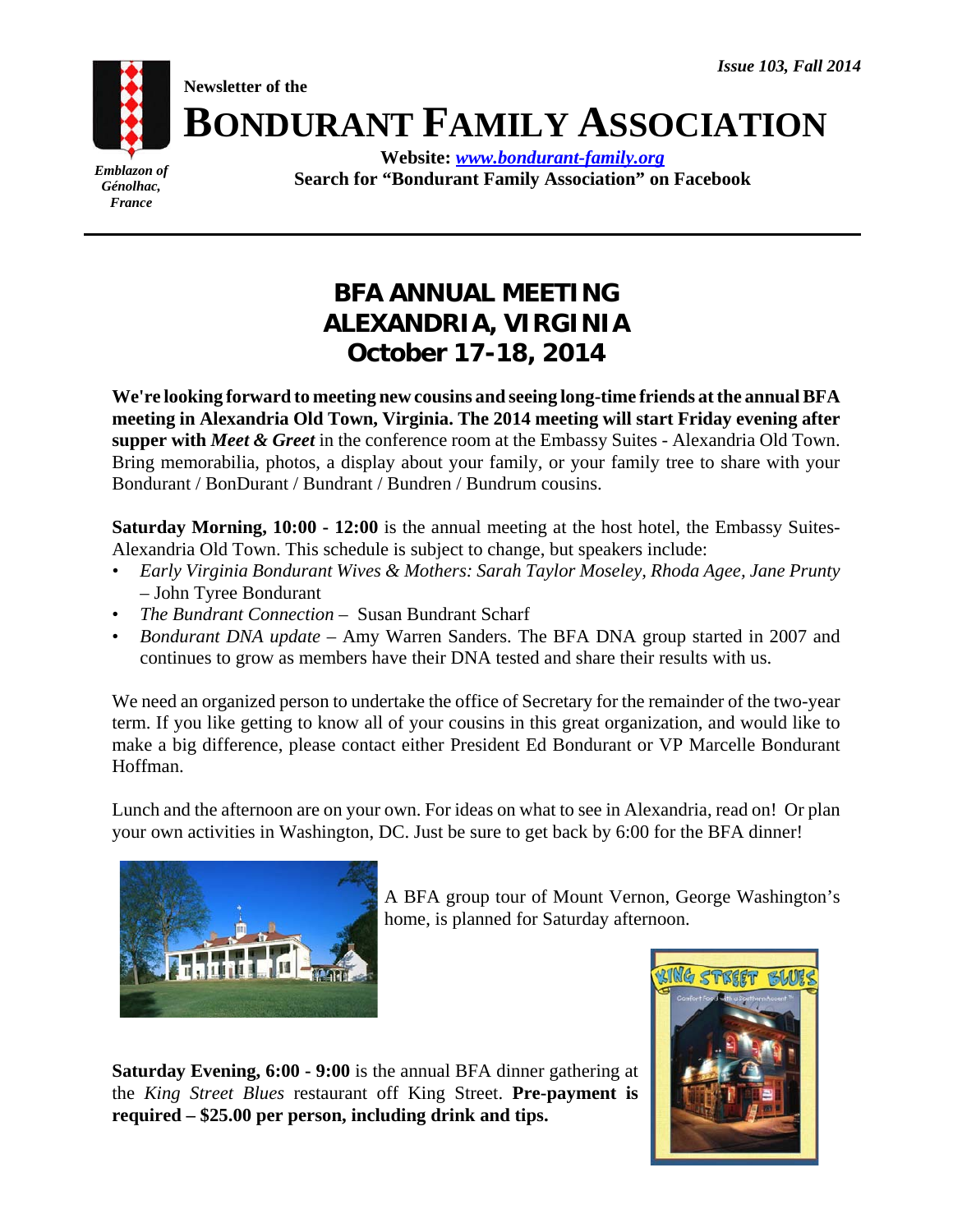

The host hotel for this year's meeting is **Embassy Suites - Alexandria Old Town**, 1900 Diagonal Road, Alexandria, Virginia. Make your reservation by calling 1-800-362-2779.

**TIP:** Several members have discovered that you may get an even lower room rate if you are a member of AAA or AARP. The deadline for getting the BFA group rate has expired.

### **TOURING OLD TOWN (courtesy of VP Marcelle Hoffman)**

Start with Alexandria Old Town that was founded in 1700 on the waterfront of the Potomac River. There is a free train running down King Street from the metro to the waterfront. The waterfront is a very friendly place to walk. There are tours and ghost tours nightly. Because we will be meeting close to Halloween the decorations will be out. Saturday has the farmer's market. There is a water taxi which runs from King Street to Mount Vernon.



### *Walkable Sites in Alexandria*

**Stabler-Leadbeater Apothecary Museum:** 105-107 South Fairfax Street, 10-5. Opened in 1792 by Quaker pharmacist Edward Stabler. Museum has over 8,000 medical items on display.

**Carlyle House:** 121 North Fairfax St., 10-4, tours every ½ hour. Owned by John Carlyle, city founder. Five governors and General Braddock met here to discuss French and Indian War. Daily tours tell the story of Alexandria, Virginia and the beginning of America.

**Gadsby's Tavern Museum:** 134 North Royal Street. 1792 hotel & 1785 tavern, built by John Wise. Center of political, business and social life in Alexandria, visited by Washington, Jefferson. Tours are available

**Lyceum, Alexandria's History Museum:** 201 South Washington Street, 10-5. History museum of Alexandria from Native Americans-Scot-Irish-Civil War

**Athenaeum:** 201 Prince Street. Greek Revival built in 1851, Bank of Old Dominion was where Robert E. Lee did his banking; it is now home

to Fine Arts Association.

**Alexandria Archaeology Museum:** 105 North Union Street in the Torpedo Factory

**St. George Gallery:** 105 North Alfred Street. Ethiopian crafts and African antiques

**Patent and Trademark Office:** 600 Dulany Street, free. Free admission, National Inventors Hall of Fame, see inventions and portrait gallery. Near King Street Metro and National Masonic Memorial.

**George Washington Masonic National Memorial:** 101 Callahan Drive, 10-4, \$5-\$8, under 12 free. Patterned after Alexandria, Egypt lighthouse, 17-foot statue of Washington, Washington artifacts.

### **In this issue:**

| BFA Annual Meeting  1                                     |
|-----------------------------------------------------------|
| Welcome to our New Members  5                             |
|                                                           |
| In Memoriam $\ldots \ldots \ldots \ldots \ldots \ldots$ 7 |
|                                                           |
| Bondurant Obituaries<br>- 8                               |
| Bundrant Obituaries<br>11                                 |
| Bundren Obituaries<br>12                                  |
| 13                                                        |
| Reading the Fine Print<br>14                              |
| From the Family Scrapbook<br>18                           |
| <b>Books About Our Bondurant Ancestors</b><br>19          |
| BFA Annual Meeting Registration Form 20                   |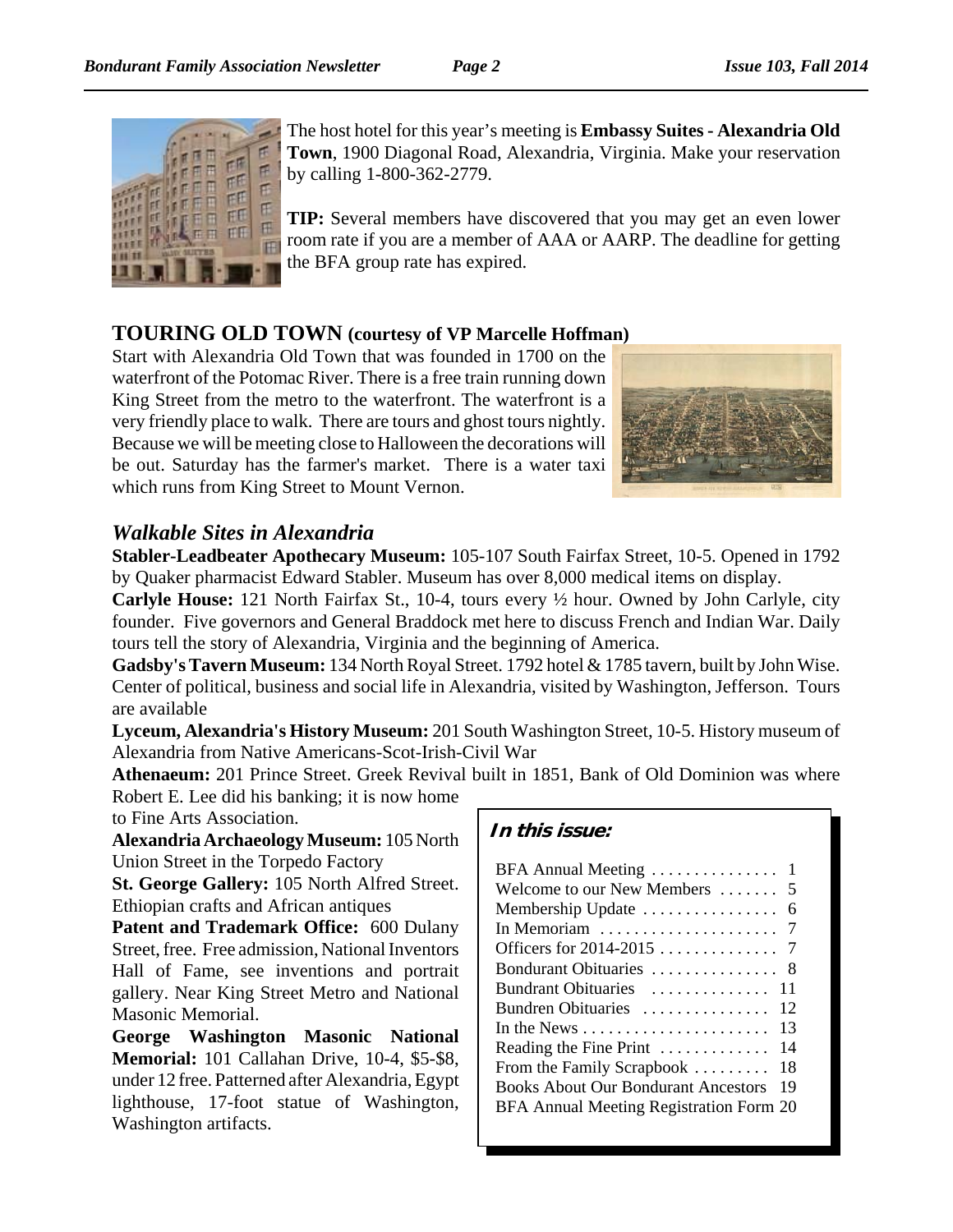**Friendship Firehouse:** 107 South Alfred Street. Small firehouse built in 1855 shows much of what it was like in the early days of Alexandria with cobbled streets and threat of fire.

**Lee-Fendall House:** 614 Oronoco Street, guided tours 10-4. From 1785-1903 was home for 37 members of the Lee family.

#### **OUTSIDE OF THE CITY**

**Mount Vernon:** 3200 Mount Vernon Memorial Highway. Home of George Washington

**Collingwood Library and Museum:** 8301 East Boulevard, 4 miles south of Alexandria. Built on land owned by George Washington. American Heritage objects, flags, weapons from the Revolutionary War.

**Woodlawn Plantation and Pope-Leighey House:** 9000 Richmond Highway, tours every ½ hour 10-5. Woodlawn was given to Martha Washington's granddaughter as a present from President Washington. Pope-Leighey house was designed by Frank Lloyd Wright.

**Alexandria National Cemetery:** Wilkes and Payne Streets, 8-4. One of 12 sites created and dedicated by President Lincoln in 1862 to serve as military burial grounds. The cemetery holds some 3,500 graves of Civil War soldiers, including U.S. Colored Troops and four men who lost their lives chasing Lincoln's assassin John Wilkes Booth.

**Fort Ward Museum and Park:** 4301 West Braddock Road, 10-4. The museum, patterned after a Union headquarters building, houses a fine Civil War collection and exhibits. The Fort's Northwest Bastion has been completely restored.

**Gunston Hall Plantation:** 10709 Gunston Road, 9:30-5. 1755 mansion of George Mason, author of Virginia Declaration of Rights & framer of the U.S. Constitution.



# *Explore Alexandria Old Town During Your Free Afternoon*

*This Google map shows the proximity of the host hotel, Embassy Suites Alexandria-Old Town to the walking tours along King Street, and to the restaurant for Saturday evening's dinner at the King Street Blues (right end). The King Street Trolley offers a free ride to visitors to explore the King Street area. More details of sites to see below.*

## *Free (or almost free) things to do in Alexandria*

Alexandria offers its visitors numerous activities at little to no cost: Embark on a self-guided tour using your cell phone or the King Street Trolley or discover Alexandria's history at the Alexandria Visitors Center at Ramsay House. Even some of our top museums offer free admission: Stroll through the city's premiere art hub the Torpedo Factory Art Center or marvel at the ingenuity of mankind in the National Inventors Hall of Fame and Museum.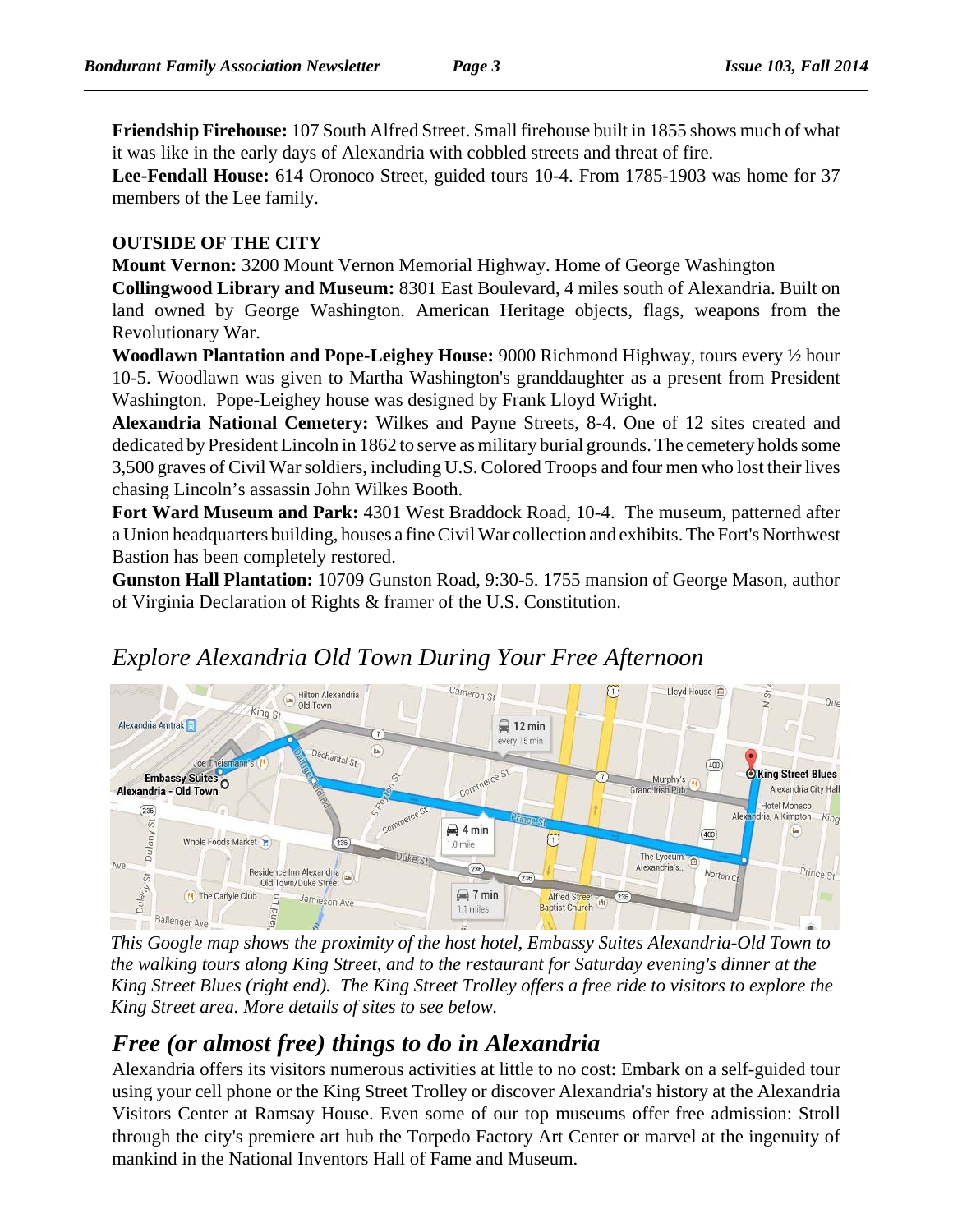Whatever your price range, whatever your preference, Alexandria has you covered.

- **King Street Trolley**  FREE map of routes available at www.dashbus.com/ uploadedFiles/DASH-wwwroot/dashFiles/KingStreetTrolley\_Map.pdf
- **Scavenger Hunt** \$4.00 per map http://alexcolonialtours.com/scavenger-hunt/
- **Guided Walking Tour of Historic Alexandria**  \$7 for 60-minute tour, \$10 for 90-minute tour – http://alexcolonialtours.com/historical-alexandria/
- **The Torpedo Factory Art Center**  explore working artist studios, six galleries, and the Alexandria Archaeology Museum – http://torpedofactory.org/
- **Alexandria's Original Ghost & Graveyard Tour**  \$13 adults, \$7 children 7-17, no pets a walking tour by lantern light with 18-century costumed guide departs from Ramsay House Visitors Center on King Street 7:30 & 9:00 pm – Friday & Saturday http://alexcolonialtours.com/ghost-graveyard-tour/
- **Potomac Riverboat Tour**  http://www.potomacriverboatco.com/
- **Washington by Water Monuments Tour** round trip \$26 adults, \$14 child 2-11 Saturday & Sunday only, departing Alexandria 11:30, 1:30, 3:30, 5:30  $& 7:30 -$ Cruise features highlights such as the Jefferson Memorial, John F. Kennedy Center for the Performing Arts, The Washington Monument, Memorial Bridge, and the14th St. Bridge http://www.potomacriverboatco.com/monuments-cruise.php

**George Washington's Mount Vernon - \$17 adults 12-61, \$16 Senior 62+, \$8 Youth 6-11, Free Child 5 & under** – A BFA group is planning to go on Saturday about 11:30 - pre-pay required, see the BFA meeting registration form in this issue.

#### **Garden & Landscape Tour - Free with admission, Sat/Sun 11:00 am**

This 60-minute walking guided tour examines Washington's brilliant design for the grounds at Mount

Vernon. Visit the gardens he created, see some of the original trees that are still standing, and learn how he merged areas for work and leisure to create a master plan for his beloved home.

Blessed with a proverbial green thumb, George Washington was the driving force behind the design of four separate gardens covering more than six acres that surround his home. Learn more about the gardens' many purposes, from testing new varieties of plants to producing vegetables and fruit to providing lavish floral displays. Discover more about the enslaved and indentured servants who cared for Mount Vernon's gardens.

#### **National Treasure Tour - \$5.00 (in addition to general admission) - 9:30, 11:30, 1:00, 3:00 - 60 minute walking tour**

The National Treasure Tour is dedicated to the behind-the-scenes filming of the blockbuster movie "*National Treasure: Book of Secrets*" at Mount Vernon. This popular tour combines Hollywood and history, giving visitors stories about the filming and also information on how the locations were used during George Washington's time. Included in this approximately hour-long specialty tour is the Mansion's basement and cornerstone, the setting for a pivotal scene. Fans of the movie will recognize the space as the location where Nicolas Cage's character kidnaps the president.



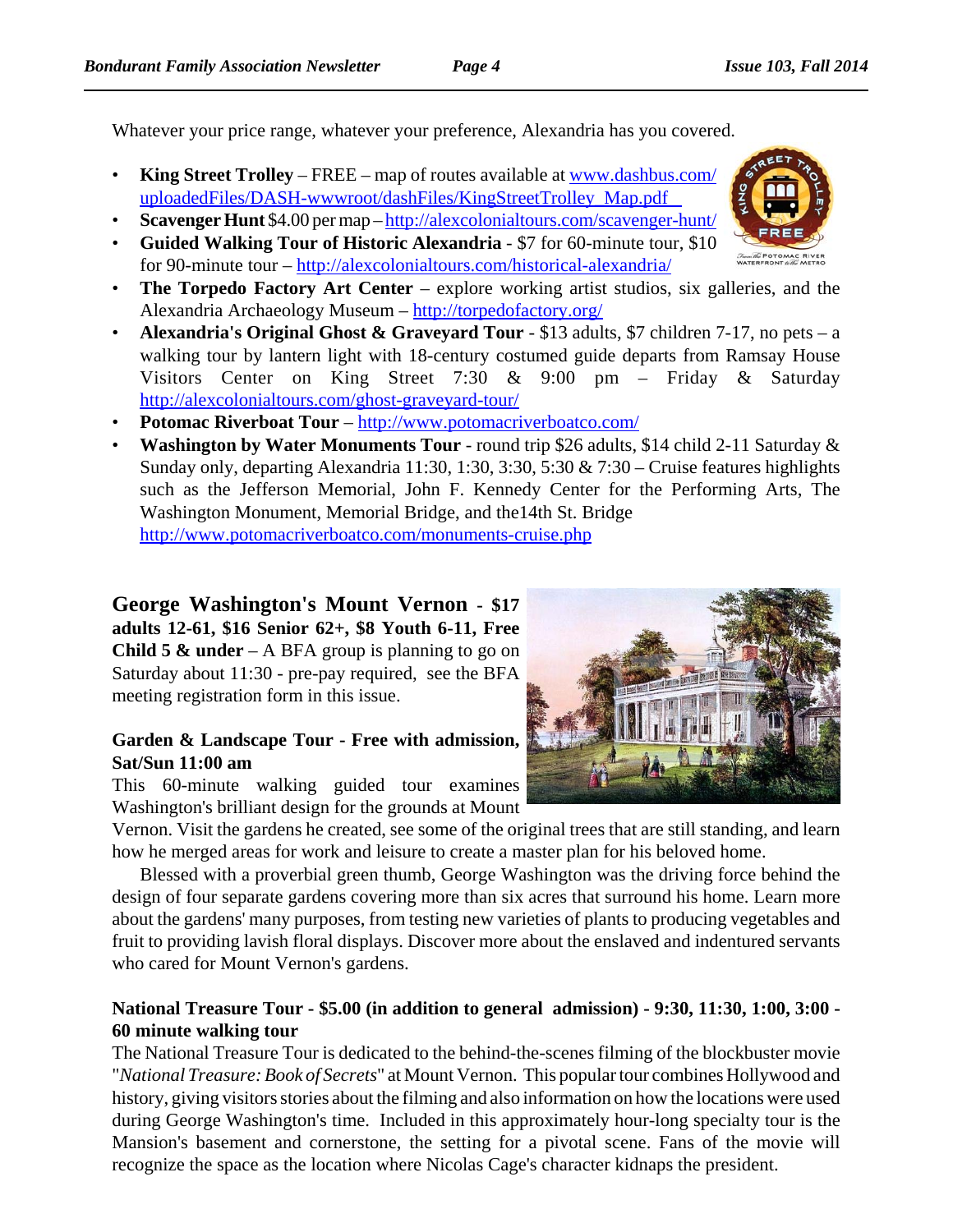#### **Dinner for the Washingtons - \$5.00 (in addition to general admission) - 12:00 noon**

This one-hour walking tour showcases food, hospitality, and dining at Mount Vernon by taking an in-depth look at locations around the Estate, including the Mansion's basement. The tour will end in Mount Vernon's greenhouse with a special tasting.

#### **Saving Mount Vernon Tour - \$5 (in addition to general admission) - 3:30 pm, Sat/Sun**

When Mount Vernon was falling into ruin in the mid-1850s, a courageous group of women came to its rescue. Through their heroic efforts, the estate stayed safe and even welcomed visitors as Civil War battles raged nearby. During this one-hour tour, learn about the heroics of the estate's early caretakers and admire the results of their remarkable preservation efforts. Visit the basement and other rarely-seen parts of the estate.

#### **George Washington's Distillery & Gristmill** – **\$5.00 (in addition to general admission) 10-5.**

Demonstrations by costumed distillers and millers take visitors through the historic processes of whiskey-making and flour and cornmeal production. George Washington's Distillery is the only authentic 18th-century distillery in the country, and his water-powered gristmill features an automated system with four floors of intricate gears and shafts.

Our sincere thanks go to the planning committee for all their hard work in putting these plans together: Vice President Marcelle Bondurant Hoffman, President Ed Bondurant, Jack and Gretchen Bondurant. We look forward to seeing everyone in October!

## **Welcome to our New Members**

We would like to welcome new members **Cathy Henderson Voltaggio** of Austin, TX, **Susan Bundrant Scharf** of Arlington, VA. The information from their lineage sheets has been added to the BFA database.

**Cathy Henderson Voltaggio** is the daughter of Edgar Cadwell Hendersion (1919-1995) and his wife Margaret Ann McLaurin (1921-2009) of Lampasas Co., TX; granddaughter of John Alonzo McLaurin (1878-1930) and wife Jessie Armenia Stanford (1883-1956) of Bell Co., TX; and greatgranddaughter of John Robert Melvin McLaurin (1844-1925) and wife Amelia Catherine Ringer (1849-1881). Amelia was the daughter of Benjamin D. Ringer (1821-1904) and Satira Fuqua (1825- 1867), granddaughter of Silas Fuqua (1783-1834 Gonzalez, TX) and Sally Young Toney (1797-bef 1828). Silas Fuqua's parents were Joseph Fuqua (1756-1829) and Celia Bondurant (1762-1847) of Bedford Co., VA. Celia was the daughter of Joel Bondurant. Sally Toney's parents may have been Charles Toney and Zylpha Bondurant of Sheffield, Colbert Co., AL. Looking for proof of parentage for Celia and Zylpha.

Cathy and her husband Samuel J. Voltaggio live in Austin, TX, no children.

**Susan Bundrant Scharf** is the daughter of William Albert (Al) Bundrant (1917-2005) and his wife Margery Claire (Mardi) Marr (1921-1975) of Eugene, OR; granddaughter of Robert Joel Bundrant (1896-1978) and wife Ceary Mae Woulard (1895-1977) of Coryell Co., TX, and Eugene, OR; great-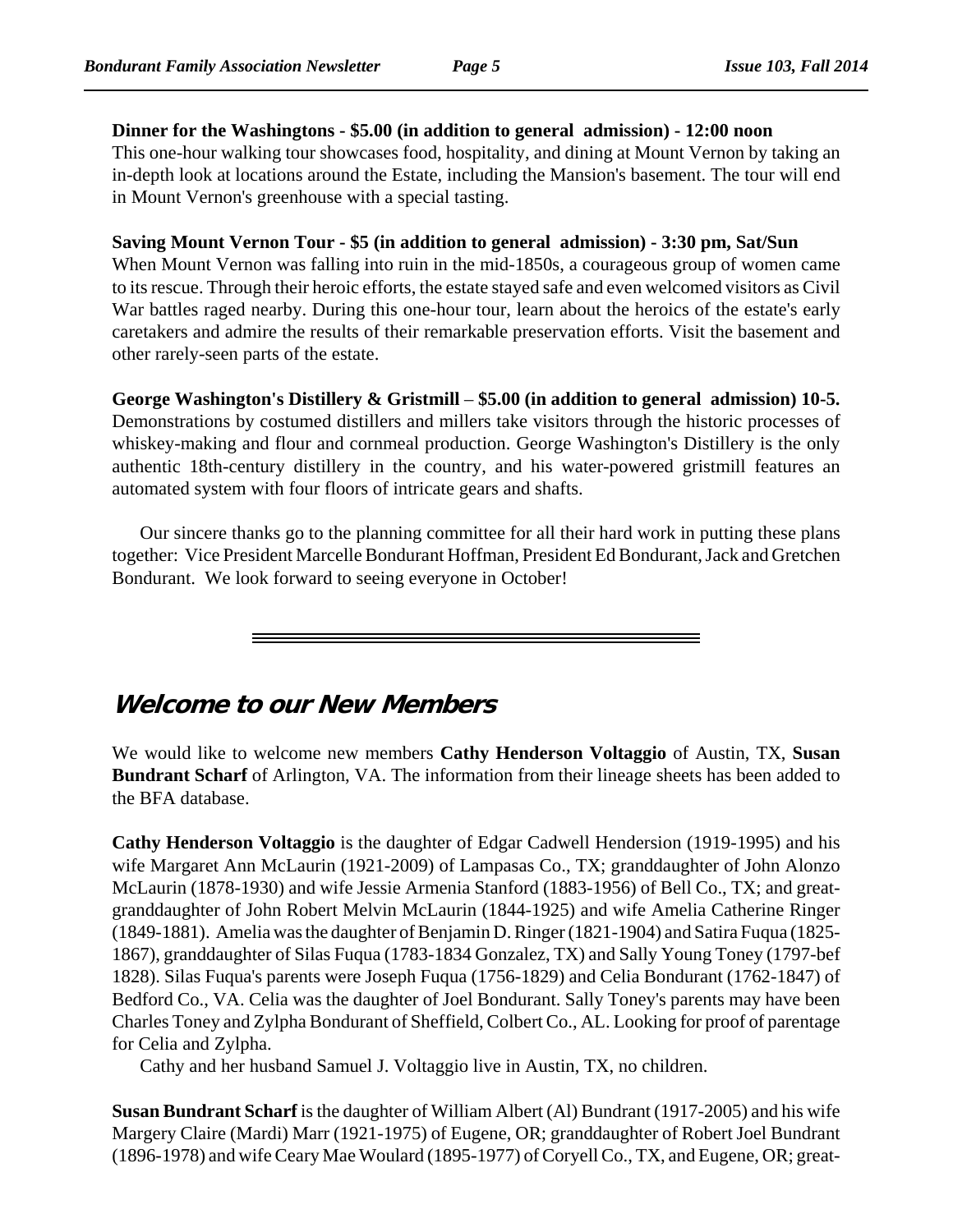granddaughter of Hardin Peter Nathan Bundrant (1863-1887) and his wife Janey Evelina Cooksey (1865-1982) of TX. Hardin Peter Nathan Bundrant was son of Hardin Alexander Bundrant (1833 TN-1907) and Nancy Jane Hancock (1840 MS-1890) of Killeen, Bell Co., TX; and grandson of John Bondurant/Bundrant (1782 Henry Co. VA-1850 TN) and his 2<sup>nd</sup> wife Lucinda (Lucy) Gilley (1797-1882). John may have been son of Richard Bondurant (1740 VA-between 1801-1809 in Buckingham Co., VA) and his wife Celia Ann Hall (1741-1829), grandson of John Bondurant (1711-1774) and his wife Sarah Rachel Taylor (1711-1762), and great-grandson of immigrant ancestor Jean Pierre Bondurant and his wife Ann Tanner. Susan has volunteered to talk about the Bundrant connections at this year's meeting. See photos of Hardin Alexander Bundrant later in this issue.

Susan and her husband Eric J. Scharf live in Arlington, VA, and have one daughter, Ariel Claire Scharf.

*P.S. If you have never filled out a lineage chart for your Bondurant family, please do and send it to the address on the form. If you haven't filled it out in a while, won't you update your family information and send it in? The PDF form is on the BFA Facebook page and the BFA membership webpage www.bondurant-family.org/BFA/ Contact\_Join.html - fill the form out, save it to your computer and email to bondurant.family@yahoo.com to be added to the database. Thanks!*

# **Membership Update**

Renewing and new members received since the last issue in June 2014 are:

Bailie, Wayne E., 3004 Pinewood Cir. Manhattan, KS 66502, 785-539-8598, webale@ksu.edu Bondurant, Thomas J., 4910 Spruce Bluff Dr., Atlanta, GA 30350-6625 Bondurant, Sylvia Lynn, 3481 Elgood Rd., Princeton, WV 24739, 208-539-0018 Coln, Margaret, 455 Allison Ln., Savannah, TN 38372, 731-607-6000, m.coln@yahoo.com Moreland, Elizabeth (Betsy) B., 4910 Spruce Bluff Dr., Atlanta, GA 30350-6625, 678-587-9044, nnladmor@aol.com Scharf, Susan Bundrant, 5246 26<sup>th</sup> St. North, Arlington, VA 22207, 703-538-3284, sftova@verizon.net *NEW*

Voltaggio, Cathy, 5013 Dull Knife Dr., Austin, TX 78759, 512-345-5043, cathy.voltaggio@gmail.com *NEW*

# **Jean Pierre Bondurant Family Tree on Ancestry.com**

For those of you who are new to the association, here's the link to the JPB descendants database on Ancestry. This tree does not reveal details of living descendants, but it can help you get further back once you find your family back to about 1900 using census data and family info. The link to the BFA online family tree is http://trees.ancestry.com/tree/68132303/. A 14-day trial membership to Ancestry is free, or check with your local library to see if they have free access to the library version to Ancestry. A PDF file with four generations of Jean Pierre and Ann Tanner Bondurant's descendants is posted on the BFA website http://www.bondurant-family.org/BFA/Contact\_Join.html.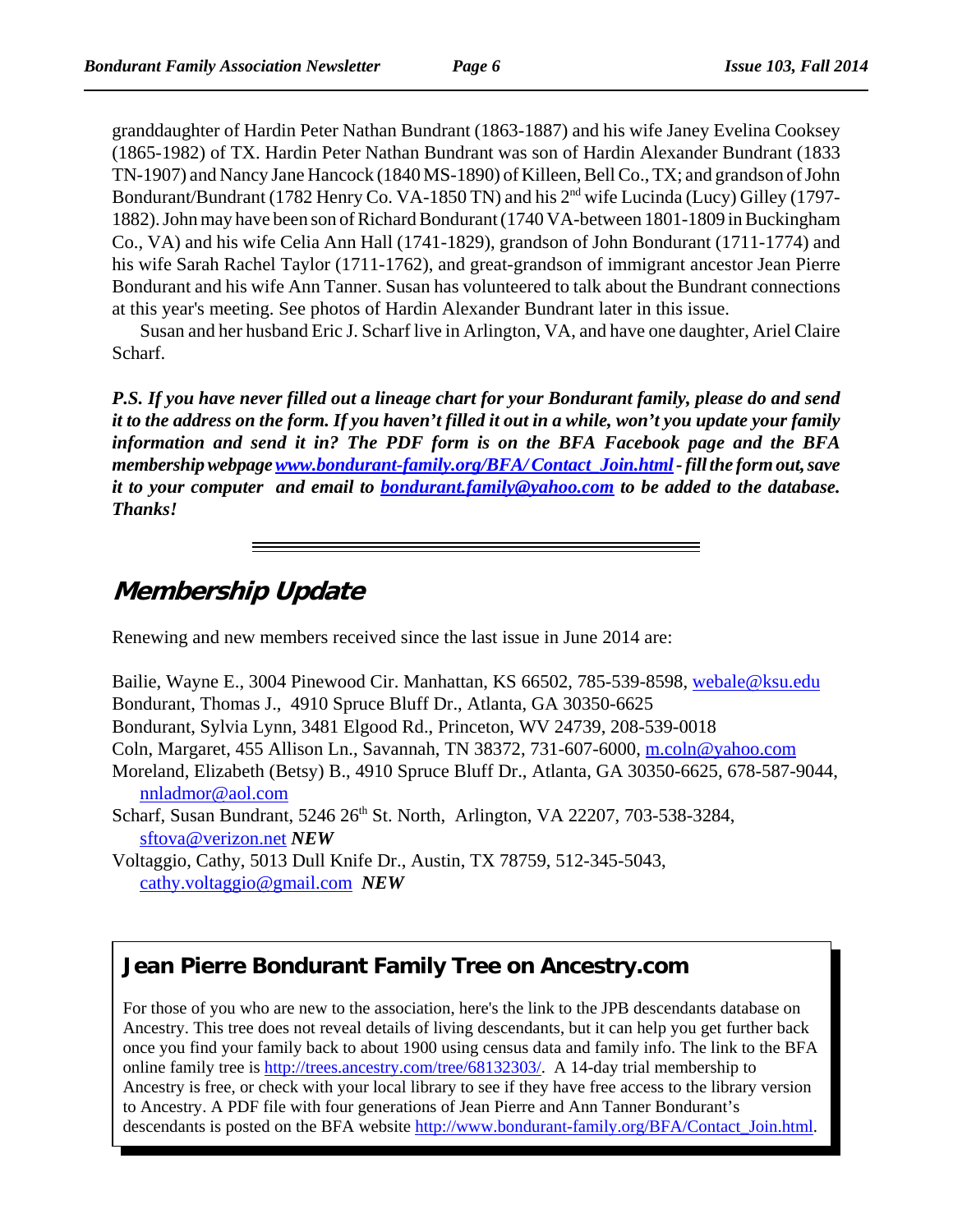# In Memoriam *Saying Farewell to Our Cousins and BFA Members*

**Emmie Lee Bondurant Gagne**, 80, of the Snow Creek Community passed away on Thursday, May 15, 2014. She was born on October 8, 1933 to the late Andrew Jackson "Jack" Bondurant and Bertha Minnix Bondurant.

She was a member of the Snow Creek Christian Church, Martinsville, VA and the Ladies Auxiliary of the Snow Creek Fire and Rescue Squads. She graduated from Bridgewater College and retired from Johnson and Johnson in New Jersey. After retirement, she moved back to the Snow Creek Community.



Surviving are her sister, Betty Lou Mitchell and husband, Howard; three brothers, Andrew J. Bondurant [AKA Jack, former BFA treasurer] and wife, Gretchen, Bobby J. Bondurant and wife, Judy and G. T. Bondurant and wife, Carol; twelve nephews and nieces and 22 great-nephews and nieces.

The funeral service will be held at 2:00 p.m. on Sunday, May 18, 2014 at Norris Funeral Services Martinsville Chapel with Minister Jim Compton officiating. Burial will be at Roselawn Burial Park, Martinsville, VA. The family will receive friends at Norris Funeral Services, prior to the service, from 12:30 p.m. to 2:00 p.m. and other times at the home of her sister and brother-in-law, Betty and Howard Mitchell, 621 Barbour Road, Martinsville, VA.

In lieu of flowers, donations may be made to the Snow Creek Christian Church, 4859 Snow Creek Road, Martinsville, VA 24112 or to the Snow Creek Ladies Auxiliary of the Snow Creek Fire and Rescue Squad, 8235 Snow Creek Road, Penhook, VA 24137.

Norris Funeral Services, Inc. and Crematory, Martinsville, VA is serving the Gagne family. Online condolences may be made at www.NorrisFuneral.com.

© Martinsville, VA, Daily, Friday, May 16, 2014 http://martinsvilledaily.com/?p=15924

#### **BFA Officers for 2014-2015**

| President <sup>.</sup> | Ed Bondurant                          |
|------------------------|---------------------------------------|
| Vice-President:        | Marcelle Bondurant Hoffman            |
| Secretary:             |                                       |
| Treasurer:             | Amy Warren Sanders                    |
|                        | Email texasnana@gmail.com             |
| Webmaster:             | David W. Bondurant                    |
|                        | dbondurant@mac.com                    |
| Newsletter:            | Eve & Rick Mayes                      |
|                        | Email: ebmayes@windstream.net         |
| Genealogists:          | Mary Bondurant Warren                 |
|                        | <b>Ruby Talley Smith</b>              |
|                        | <b>Amy Sanders</b>                    |
|                        |                                       |
|                        | BFA Website: www.bondurant-family.org |
|                        | BFA email address:                    |
|                        | bondurant.family@yahoo.com            |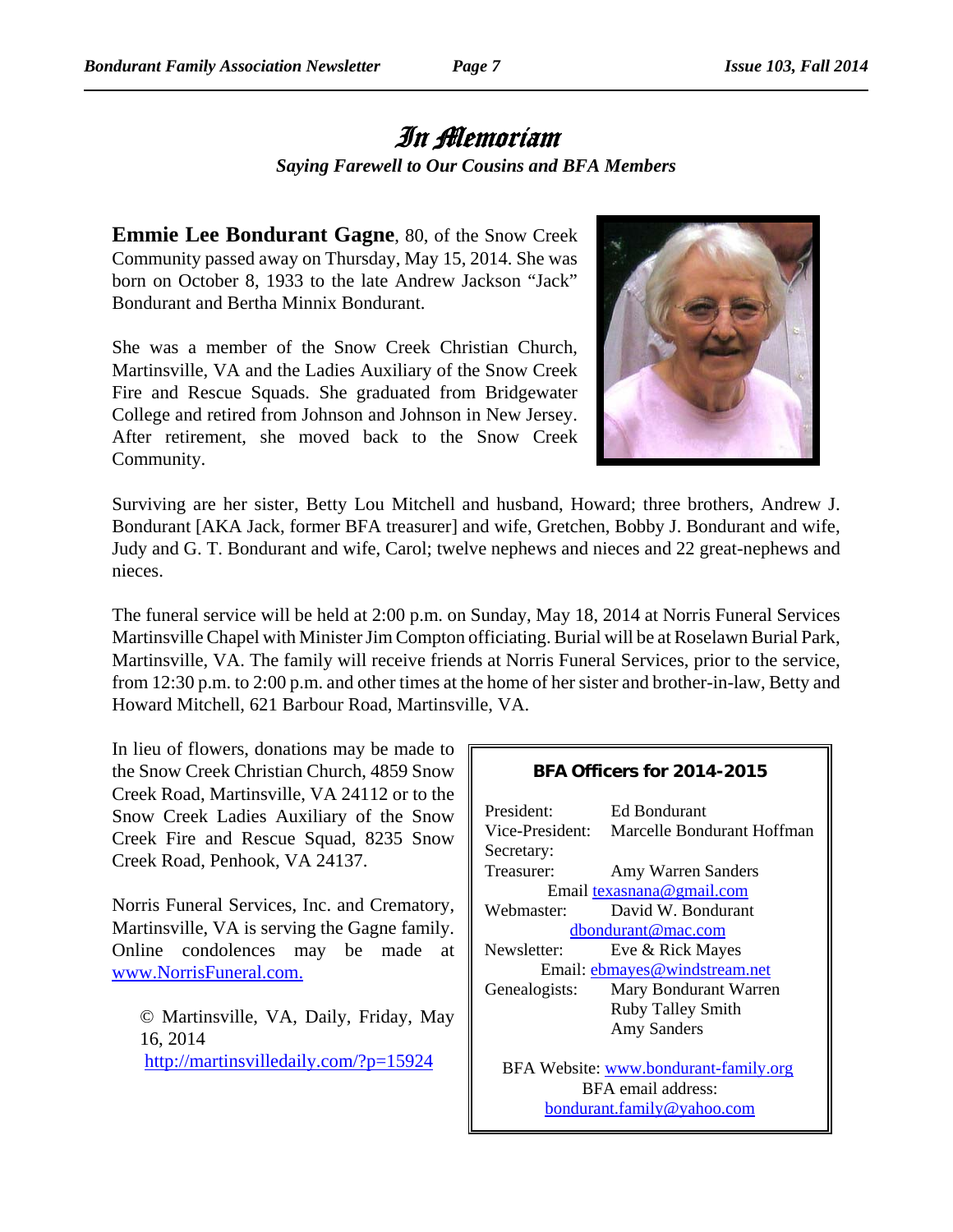**BONDURANT OBITUARIES** from newspaper archives for June -September 2014, as found on the subscription website www.genealogybank.com, compiled September 7, 2014 by ebm. See BFA newsletters for earlier obits.



**WILLIAM "BILL" SCOTT BONDURANT**, 60, of Grayson, KY, went to his heavenly reward, Friday, Aug. 29, 2014 in Kings Daughters Medical Center in Ashland. He was born July 21, 1954 in Akron Ohio, a son of Marilyn Wolfe Bondurant of Akron and the late William Ralph Bondurant.

Bill was Executive Vice President and Chief Financial Officer at Kentucky Christian University. He was a member of Oak Grove Church of Christ where he served as Elder, Treasurer and Sunday School Teacher and was a board member of the Grayson Area Chamber of Commerce.

In addition to his mother he is survived by his loving wife of 37 years Donnette Eileen Ellis Bondurant; two sons Jonathan (Jessica) and Andrew (Breanna) Bondurant both of Grayson; four daughters Elizabeth (Mike) Maxey of Cincinnati, Sarah (Kourtney) Funk of Hudson Illinois, Deborah (David) Markey of Salekhard, Siberia and Ruth (Kyle) Davies of Lexington; one sister Cheryl (Mark) Gidley of Tallmadge, Ohio; two brothers Greg (Tricia) Bondurant and David (Mary) Bondurant, both of Westerville, Ohio and 13 grandchildren.

Funeral services were conducted at the Kentucky Christian University Nash Chapel with Jonathan and Andrew Bondurant officiating. Burial will be in the Hillcrest Memorial Burial Park. Friends may call Wednesday after 9 a.m. at Nash Chapel. Family requests no flowers and all donations be made to Horizon Christian Fellowship, 7702 Indian Lake Rd., Indianapolis, IN 46236. Checks made out to: Horizon Christian Fellowship.

© *Journal-Times* (Grayson-Olive Hill, KY) - Tuesday, September 2, 2014

© *Daily Independent, The* (Ashland, KY) - Sunday, August 31, 2014

#### **Funeral today for KCU's William Bill Bondurant**

Funeral services will be conducted today at 11 a.m. at Nash Chapel on the campus of Kentucky Christian University for William "Bill" Bondurant, 60, the school's executive vice president and chief financial officer who died Friday in an Ashland hospital.

KCU President Jeff Metcalf informed the campus and community of Bondurant's death in a weekend website tribute, saying in part:

"It is with the heaviest of hearts that I announce the death of KCU's Executive Vice President & CFO, Bill Bondurant. Bill entered the hospital Thursday, August 28, with what was thought to be kidney stones and died suddenly Friday, August 29. The KCU campus community was fortunate enough to have benefited from 27 years of Bill's faithful service. Although he was a skilled manager and an exceptionally astute financial leader, the essence of Bill Bondurant did not lie in spreadsheets, budgets, projects managed, or audits; rather, it was Bill's amazing integrity, passion for Christ and his church, and gentleness of spirit that remain as indelible memories in the lives of those with whom he interacted."

Dr. Metcalf concluded his tribute with the following: "With renewed determination we hold fast to the hope we have in Jesus Christ and take comfort in the knowledge that Bill is free from worry, anxiety, pain, and sadness. Bill would find it only fitting that his death has resulted in glory to God!"

© *Journal-Times* (Grayson-Olive Hill, KY) - Wednesday, September 3, 2014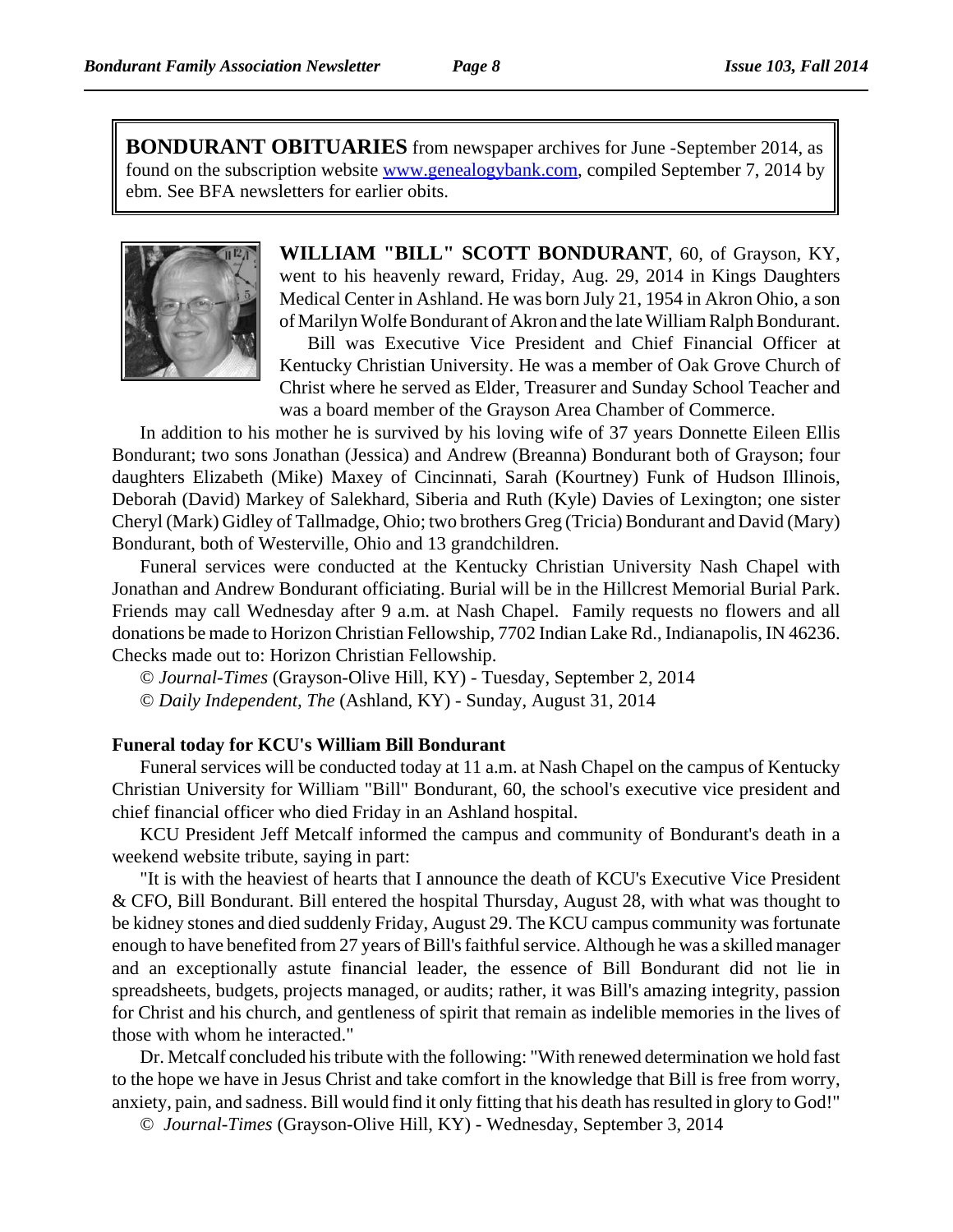

**SUNNY MAE BONDURANT GRAVES** of Knoxville, Oak Ridge, and Tullahoma, Tenn., died Friday, Aug. 15, 2014. She was born Oct. 20, 1925 in Fountain City, Tenn. Sunny is predeceased by her husband, William Osborne Graves, and her parents, Elsie Mae Morgan Bondurant and James Sylvan Bondurant of Knoxville.

Sunny's happy disposition began in the cradle, and inspired the name by which she was known. Challenges in the Great Depression led her family to buy an old home in a rural setting on Buffat Mill Road, an adventure Sunny remembered fondly. Ear problems as a child and later

surgeries left Sunny deaf in one ear and partially deaf in the other, but thankfully, this didn't diminish her lifelong love of music, playing piano, accordion, and organ, and directing choirs. She graduated from Central High School of Knoxville in 1944, attended Sullins College in Bristol, Va., and graduated in 1948 from the University of Tennessee with a major in mathematics and minors in library science and music. She was a member of Phi Mu Sorority, Mortar Board, Pi Lambda Theta, and Phi Kappa Phi. She completed her Master's in mathematics at the University of Tennessee (1972), taught mathematics at Jefferson Junior High School (1969-1982), and was math coordinator for the Oak Ridge School System from 1982 until her retirement in June 1985.

Sunny met Bill Graves in the UT Chorus and they were married in August 1948. Sunny and Bill had three children, and moved to Oak Ridge in 1958, where Bill began a career in industrial management at Oak Ridge National Laboratory. The family shared a love of the outdoors, and they enjoyed camping trips, swimming at the lake, mountain hikes, gardening, and quiet days at the farm in Cumberland County.

Church fellowship was at the center of Sunny's life, and she enjoyed serving churches and her community through music. Sunny directed Youth and Children's Choirs at First United Methodist Church in Oak Ridge (1959-1969).

She was an associate member of Middlebrook Pike United Methodist Church, Knoxville, and a member of Faith Lutheran Church in Tullahoma. She sang for many years in the Middlebrook church choir, as well as the O'Connor Singing Singers. She organized and directed the Shannonham Singers for 20 years, a group that continues today as the Shannondale Singers.

Sunny is survived by a sister, Betty Bondurant Triplett of Cleveland, Tenn.; three children, Kenneth (Theo) Graves of Graham, Wash., Linda (Marty) Nutter of Tullahoma, and James (Kathy Doyle) Graves of Middletown Springs, Vt.; eight grandchildren, James Graves of Chewelah, Wash., Katherine Graves Dunivan of Tacoma, Wash., Ruth Nutter Stevenson of Reading, Pa., David Nutter of Johnson City, Jonathan Nutter of St. Petersburg, Fla., Seth Nutter of Knoxville, and John Graves and Daniel Graves of Middletown Springs, Vt.; and eight great-grandchildren.

Visitation was Monday, Aug. 18, 2014, from 6:30 to 8:30 p.m. at Rose Mortuary Mann Heritage Chapel, on Kingston Pike in Knoxville. A Memorial Service celebrating Sunny's life will be held Tuesday, Aug. 19, at 2:30 p.m. at Middlebrook Pike United Methodist Church. The family suggests that in memory of Sunny we sing joyful songs, and that memorials be directed to Middlebrook Pike United Methodist Church, Faith Lutheran Church of Tullahoma, or the memorial of your choice. Arrangements by Rose Mortuary Mann Heritage Chapel. www.rosemortuary.com.

© *Oak Ridger, The* (TN) - Tuesday, August 19, 2014, page A4

**MRS. BARBARA BONDURANT SNYDER,** 63, of Stoneville, NC, went home to be with Jesus, Tuesday, July 29, 2014 at Hospice of Rockingham County surrounded by her loving family. An 11 a.m. Funeral service will be held Friday, August 1, 2014, at the New Beginnings Apostolic Church with Pastor Wayne Handy officiating. Interment will follow at the Stoneville Cemetery.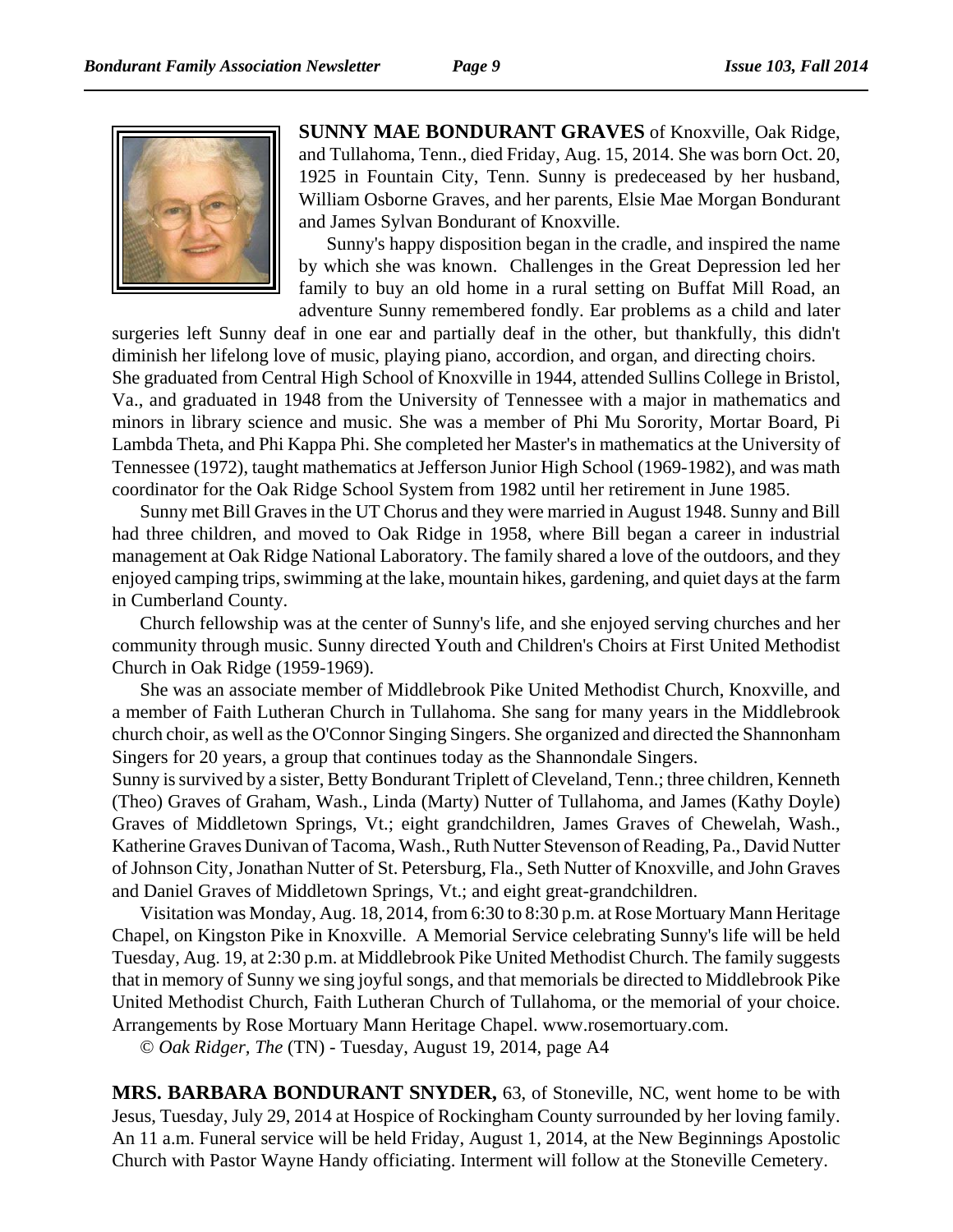A Rockingham County native, Mrs. Snyder was born October 20, 1950, to Walter and Lillie Collins Bondurant. She was a graduate of Bethany High School and was a member of New Beginnings Apostolic Church. Barbara was employed in the textile industry for over 44 years by Unifi and Sans Technical Fibers. In addition to her parents, Barbara was preceded in death by two sisters, Betty Davis and Margaret Hudy and four brothers, Dennis, James, Bob and Buck Bondurant; her step-son, Brian Snyder; step son-in-law, Steve Chaney. Barbara is survived by her husband of 30 years, David Lee Snyder, of the home; her daughter, Brandi Bullins Hennis and husband, Todd of Fort Mill, SC; step-daughter Jennifer Snyder Chaney of Sandy Ridge; her grandchildren, Christopher and Autumn Hennis of Fort Mill, SC. Three sisters, Nancy Wright of Mayodan, Mary Francis Starkey and husband George of Primm Springs, TN and Lois Bullins and husband Richard of Mayodan; sister-in-law, Rose Bondurant of Mount Pleasant, TN; many nieces and nephews.

The family will receive friends from 6-8 p.m. Thursday, July 31, 2014, at Ray Funeral Home in Madison and other times at the family home. Online condolences may be made at www.rayfuneralhome.com.In lieu of flowers the family request that memorials be sent to New Beginnings Apostolic Church, 687 Shady Grove Road, Eden, NC 27288 or Hospice of Rockingham County, PO Box 281 Wentworth, NC 27375.Ray Funeral Home in Madison is serving the Snyder family.

© *Greensboro News & Record* (NC) - Wednesday, July 30, 2014

**LOUISE JENKINS BONDURANT,** 83, of Amory, MS, died July 12, 2014, at Oaktree Plantation in Amory. Services are 1 p.m. Saturday at Southern Heritage Cemetery in Pelham, Alabama with Dr. Wayne Kilpatrick Dr. Terry Stubblefield officiating. Mrs. Bondurant was born in Georgia on Jan. 31, 1931, to the late Arnold Bradford Jenkins and Minnie Laney Jenkins. She was a member of Homewood Church of Christ and attended Memphis State College. In addition to her parents, she was preceded in death by her husband, Edward J. Bondurant. She is survived by her daughter, Deborah B. Stubblefield of Aberdeen; two sons, Brad Bondurant of Birmingham, Alabama, and Dr. Randall Bondurant of Orange County, California; 11 grandchildren and five great-grandchildren. Pallbearers are Dr. Wes Stubblefield, Russel Stubblefield, Bradford Bondurant, Clayton Bondurant, Donald Erwin Jr., and Tripp Erwin.

© *Commercial Dispatch, The* (Columbus, MS) - Wednesday, July 16, 2014

**FRED BONDURANT CHAPMAN**, 88, of Fredericksburg, VA, died Thursday, July 10, 2014.



Pvt Fred Chapman 501st PIR Co D 3rd Platoon

He was born in Virginia on October 9, 1925 to the late William A. and Nellie Atkinson Chapman. He served his country in the US Army as a paratrooper on the front lines during WWII as a Screaming Eagles 101 Airborne Division, 501 Regiment. Once home he worked as a manager at the Holsom Bread Company and Dolphin Motel in Nags Head, N.C.

He was a loveable man who was kind to everyone and loved fishing. He is survived by his 2 sons: Kerry Allen Chapman, Edward Leslie Chapman (Deborah) and 2 daughters: Rebecca Louise Triplett and Mary Katherine Chapman, his grandchildren; Bailey Irene Triplett (Andres), Taylor Kate Aubrey (Andrew), Emily Chapman Seal (Edward), Chad Edward Chapman (Halldis), Katie Lynn Chapman, Angel Chapman, Justin Chapman, Kal Chapman, River Chapman and great grandchildren: Cameron and Mackenzie.

A graveside funeral service was held on Friday, July 11, 2014 at 2 p.m. in Westview Cemetery in Farmville, VA. The family plans a memorial

service at Ferryfarm Baptist Church in Fredericksburg, VA on Wednesday, July 16, 2014 at 2:00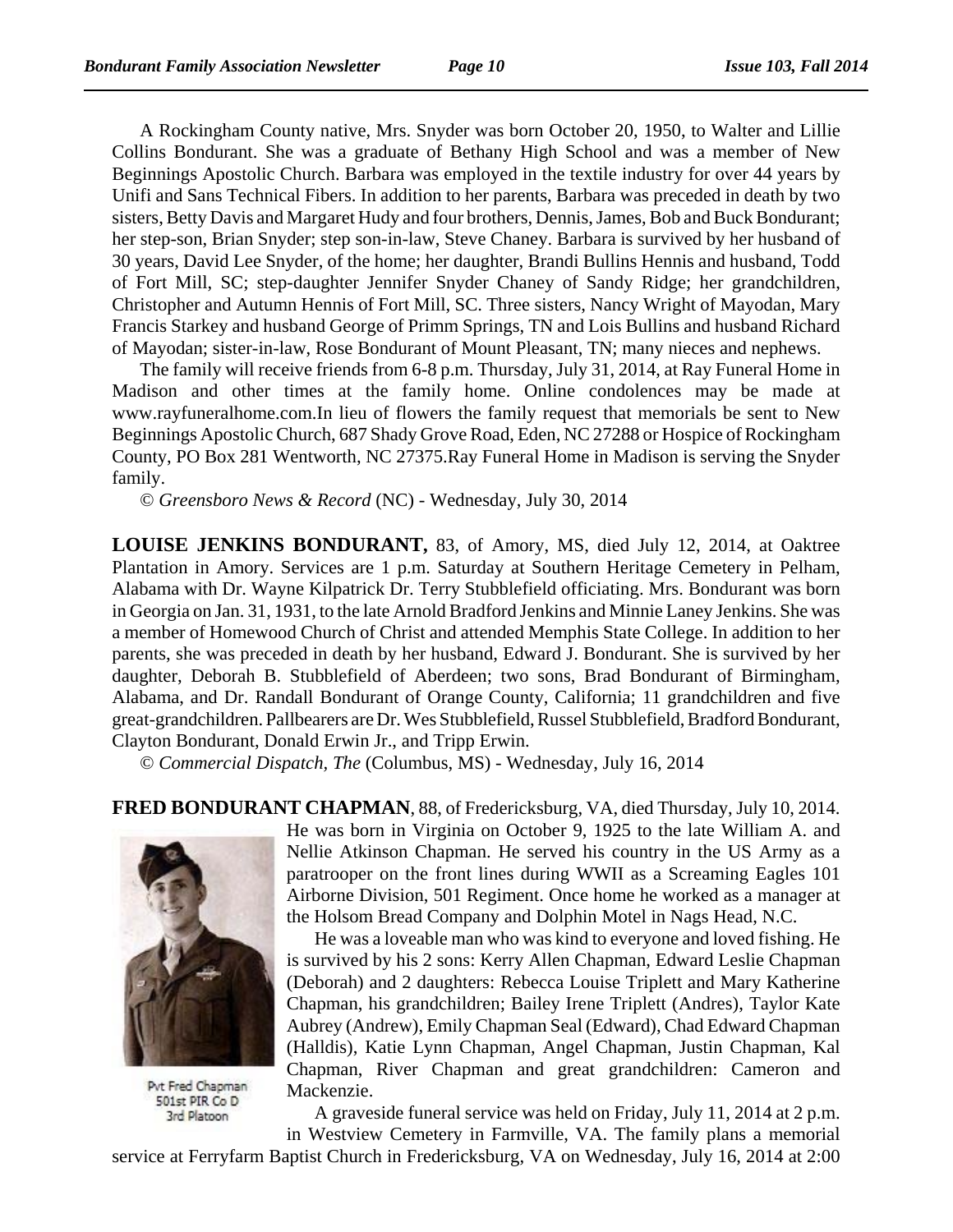p.m. Shorter Funeral Home is serving the family.

*[Editor's note: the photo above came from the 501st Parachute Infantry webpage at http://www.ww2-airborne.us/units/501/501\_trp.html ]*

© *Winchester Star, The* (VA) - Tuesday, July 15, 2014, Page: 2



**ROBERT "UNCLE BOB" BONDURANT**, Delhi, NY, died quietly at his home on Wednesday, July 2, 2014, attended by his friends and brother. Robert enjoyed living in Delhi on Scotch Mountain Road. His parents built a house and retired here in 1968. He moved to Delhi in 1992 to assist his ailing father and made his home here ever since.

Robert had a career first as aircraft mechanic in New York, then as an engineer, working in Alaska on the DEW Line radar installations, and then as a heavy equipment maintenance foreman on several large construction projects, first in Alaska on the Alyeska pipeline, then in

Saudi Arabia and Turkey on various road and airport projects.

He supervised and worked alongside workers from all over the world. He was well known in the large company construction camps as a friend and supporter of the laborers there. Robert kept in contact with a number of former employees and traveled often to Europe and to remote parts of Asia on some adventurous visits and continued helping families there.

He spent his time in Delhi on many projects at his house and mostly devoted himself to assisting and mentoring many young people in the area. He is survived by his brother Rod, who resides in California, and cousin, Kenny, of Pennsylvania.

Friends and relatives may call on the family on Thursday, July 10, 2014, from 5 to 8 p.m. at the Hall and Peet Funeral Home, 134 Main St., Delhi, where a funeral service will be held on Friday, July 11, 2014, at noon with the Rev. Bert More officiating. Burial will take place at Woodland Cemetery in Delhi at a later date. Memorial contributions may be made to the Delhi Fire Department or to the Delhi Community Pool Fund. The family wishes to thank Hospice and all of his caregivers for their support. Robert will be missed by all those who enjoyed his generosity and friendship. Please visit www.hallandpeet.com for Robert's online memorial and guestbook.

© *Daily Star, The* (Oneonta, NY) - Monday, July 7, 2014

**BUNDRANT OBITUARIES** from newspaper archives for January-August 2014, as found on the subscription website www.genealogybank.com, compiled September 7, 2014 by ebm.

**LARRY E. BUNDRANT**, 60, of Hudson, FL, passed May 23, 2014. He is survived by wife, Lois; his children, Lawrence, Andrew, Lacie and Leah; 4 grandchildren & many friends. Eternal Cremation 727-804-1702

© *Tampa Bay Times* (FL) - Wednesday, May 28, 2014, page 6B



**LEVA WALKER BUNDRANT**, 94, of Munfordville, passed away Tuesday, April 29, 2014, at Hart County Healthcare Center in Horse Cave. She was the daughter of the late Herschell and Addie Wisdom Walker, of Topsy, Tenn.

Graveside funeral services will be 3 p.m. Thursday May 1, at Wayne County Memorial Gardens in Waynesboro, Tenn. with burial to follow. Private family visitation will be held at Winn Funeral Home in Horse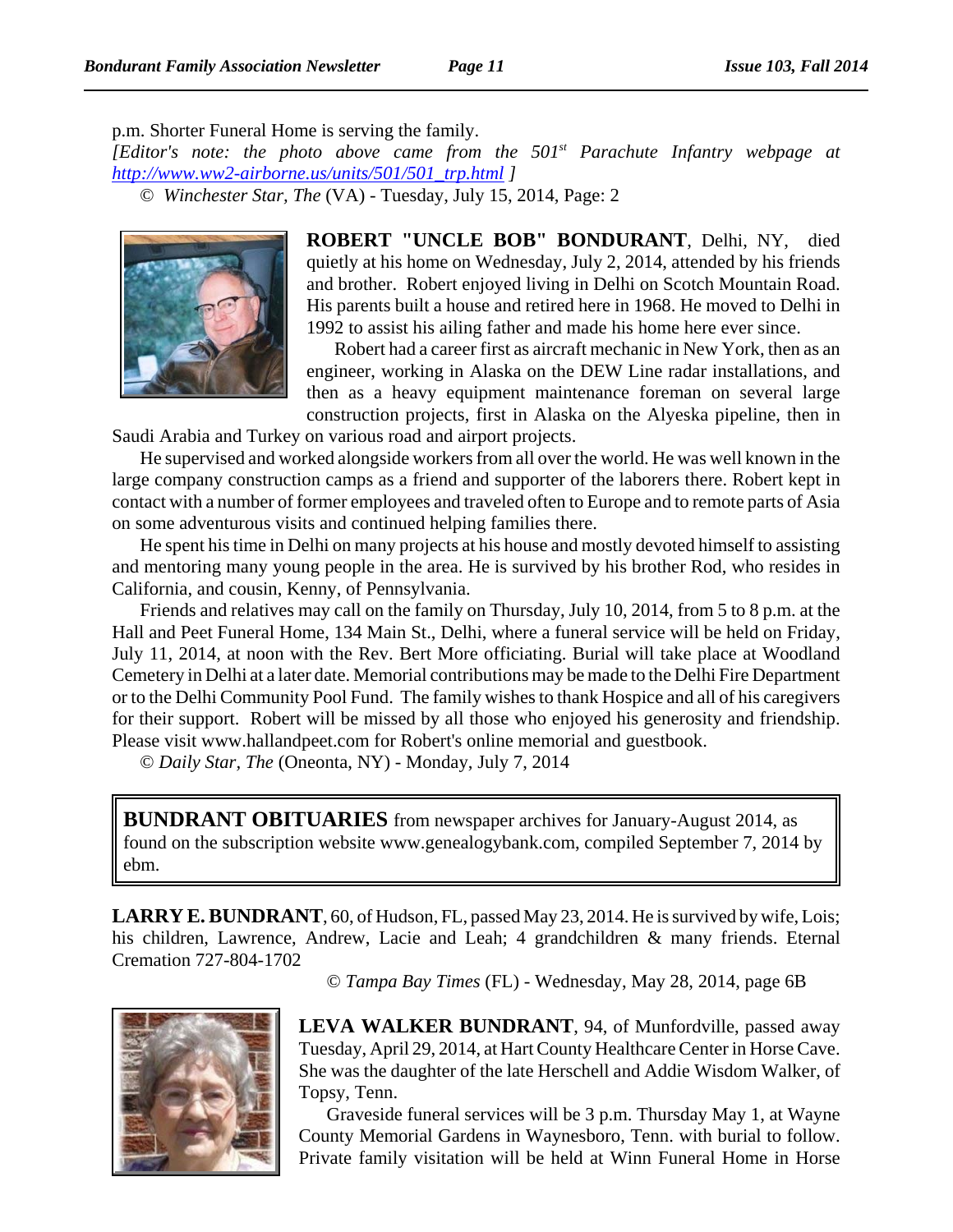Cave, and public visitation will be 2 p.m. Thursday at Shackleford Funeral Directors, 104 W. Hill Street, Waynesboro, Tenn.

Arrangements under the direction of Winn Funeral Home Horse Cave. Expressions of sympathy may take the form of contributions to Hart County Healthcare Activities Department, 1505 South Dixie Street, Horse Cave, KY. 42749

© *Daily News* (Bowling Green, KY) - Wednesday, April 30, 2014

© *Glasgow Daily Times* (KY) - Wednesday, April 30, 2014

**BUNDREN OBITUARIES** from newspaper archives for March-August, 2014 as found on the subscription website www.genealogybank.com, compiled September 7, 2014 by ebm.

**MARILYN K. BUNDREN**, 62, of Harrisburg, IL, passed away at 1:50 p.m. Tuesday, July 29, 2014, in Harrisburg Medical Center. Marilyn was born Feb. 27, 1952, in Kankakee to Noel and May (Harris) Martin. She married Norval R. Bundren on Aug. 23, 1987. He preceded her in death Feb. 18, 2007.

Survivors include sister, Carolyn (Pete) Doman of Mahomet; brother, Glenn (Amy) Martin; stepson, Deon (Shandie) Bundren of Creal Springs; and several nieces and nephews. She was preceded in death by her parents and husband.

Services were at 2 p.m. Sunday, Aug. 10, in Wise-Robinson Cemetery in Ozark. Blue Funeral Home in Marion is assisting the family with arrangements. For more information or to sign the memorial guest register, visit bluefuneralhome.com.

- © *Marion Daily Republican, The* (IL) Wednesday, July 30, 2014, Page 6A
- © *Southern Illinoisan* (Carbondale, IL) Wednesday, July 30, 2014, Page 3
- © *Southern Illinoisan* (Carbondale, IL) Saturday, August 9, 2014, Page 7

**TOMMY L. "RABBIT" BUNDREN.** age 61, of rural Creal Springs, IL passed away peacefully with his family by his side at 10: 30 a.m. on Monday, July 14, 2014, at his home. He was born Saturday, Feb. 7, 1953, in Carbondale, the son of Ernest Vernell and Anna Mae (Davis) Bundren. Tommy attended school in Marion and was a graduate of Marion High School. After graduation, he answered the call of this nation by serving stateside in the U.S. Army during the time of the Vietnam War in the early 1970's. After his period of faithful service he was honorably discharged.

He was united in marriage to Sheila R. Marks on Friday, March 19, 1976, in Creal Springs, and together they shared 38 years of marriage. Tommy's working career was mainly in road construction as a laborer being called for work from the Laborers' Local Union 773 of Marion. He was a member of Fairview Baptist Church of Creal Springs, and also a member of the VFW Post 9763 of Creal Springs. Tommy loved the outdoors and spent much of his time outside at his home gardening and hauling and splitting wood. He loved his large family and always enjoyed the many gatherings they would have. The many memories that have been created will now be cherished by those he now leaves behind.

He is survived by his wife, Sheila R. Marks of Creal Springs; daughter, Shelly L. Bundren and her companion, Mark Kelton, both of Ozark; son, Ernest V. Bundren of Creal Springs; four grandchildren, Samantha D. Bocook, Dylan M. Bocook and Wyatt D. Pace, all at home of Ozark, and Emily F. Bundren of Creal Springs; two sisters and brothers-in-law, Phyllis J. and Ray E. Odum and Barbara A. and Jerry Pappas, all of Creal Springs; two brothers and one sister-in-law, Randell L. and Jackie Bundren of Creal Springs, and Lindell R. Bundren of Benton; several nieces and nephews; other extended family; and many friends.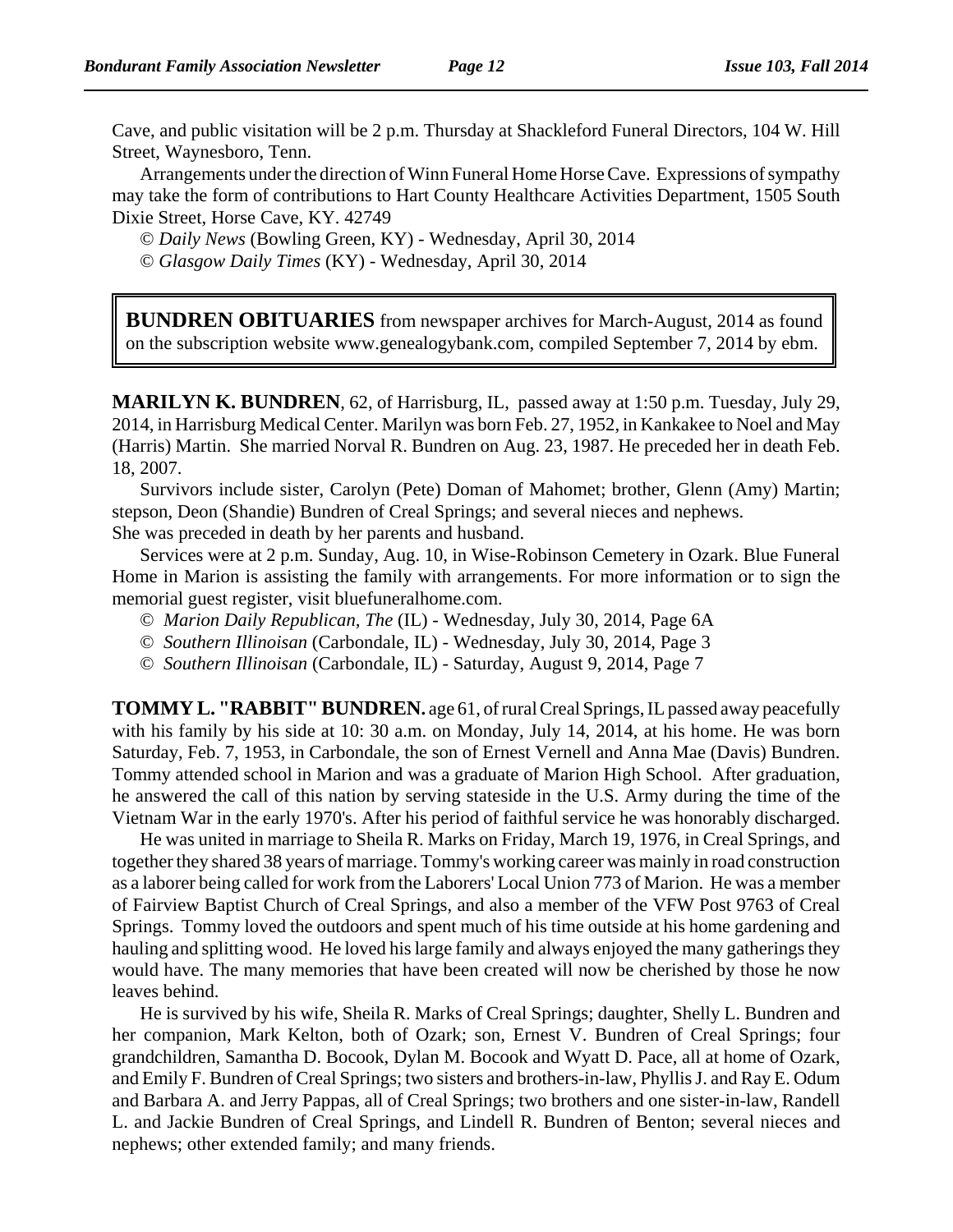Arrangements have been entrusted to the Wilson-McReynolds Funeral Home, 900 N. Court Street, of Marion, IL. Visitation from 11: 00 a.m. until 2: 00 p.m. on Thursday, July 17, 2014 at Fairview Baptist Church, located north of Creal Springs, IL on Saraville Road. Following the time of visitation the funeral service with Pastor Ken Sharp presiding was held at 2: 00 p.m. Interment followed in Drake Cemetery southeast of Creal Springs, IL. Pallbearers were Mark Kelton, Jason Pappas, Anthony Pappas, Dave Robinson, Paul Wyant and Brad Bundren. Following the committal service at the cemetery the family and friends gathered back at Fairview Baptist Church for a meal and continued time of fellowship and support.

- © *Southern Illinoisan* (Carbondale, IL) Tuesday, July 15, 2014
- © *Marion Daily Republican, The* (IL) Wednesday, July 16, 2014, Page 6, Monday, July 21, 2014. Page A6
- © *Southern Illinoisan* (Carbondale, IL) Wednesday, July 16, 2014, Page 3

**BUNDRUM OBITUARIES** – no new obituaries for this family name for March-August, 2014 were found in the newspaper archives on the subscription website www.genealogybank.com, September 7, 2014 by ebm.

### **Bondurants in the News**

After the success of *The Wettest County in the World* and the subsequent movie *Lawless,* **Matt Bondurant** (http://www.mattbondurant.com/) has added two more novels on book store shelves this summer:

*The Night Swimmer***:** Utterly riveting modern gothic novel of marriage and belonging, confirms his gift for storytelling that transports and enthralls. The poignant unraveling of a marriage, the fierce beauty of the natural world, the mysterious power of Irish lore, and the gripping story of strangers in a strange land rife with intrigue and violence. *The Night Swimmer* is a novel of myriad enchantments by a writer of extraordinary talent.



*The Third Translation:* Walter Rothschild is an American Egyptologist living in London and charged by the British Museum with the task of unlocking the ancient riddle of the Stela of Paser, one of the last remaining real-life hieroglyphic puzzles in existence today. Drawn into its mystery, Rothschild becomes the dupe of seduction, robbery, and a conspiracy engineered by a cult devoted to ancient Egyptian mysticism. With no one to trust and nothing as it appears, he must fight an elusive enemy to save his livelihood– and his very life.

Enlightening as it entertains, *The Third Translation* is a magnificent blend of fact and fiction. Bondurant masterfully weaves a wealth of fascinating, arcane information into a thrilling debut novel. Engagingly plotted, extensively researched and utterly original, this well-crafted literary suspense novel takes you from the fast-paced streets of modern London into a lost world of sacred antiquities and ancient mysteries.

Check out Matt's new blog about research and his new novel, *The Night Swimmer*, Ireland and other current side projects at http://mattbondurant.blogspot.com/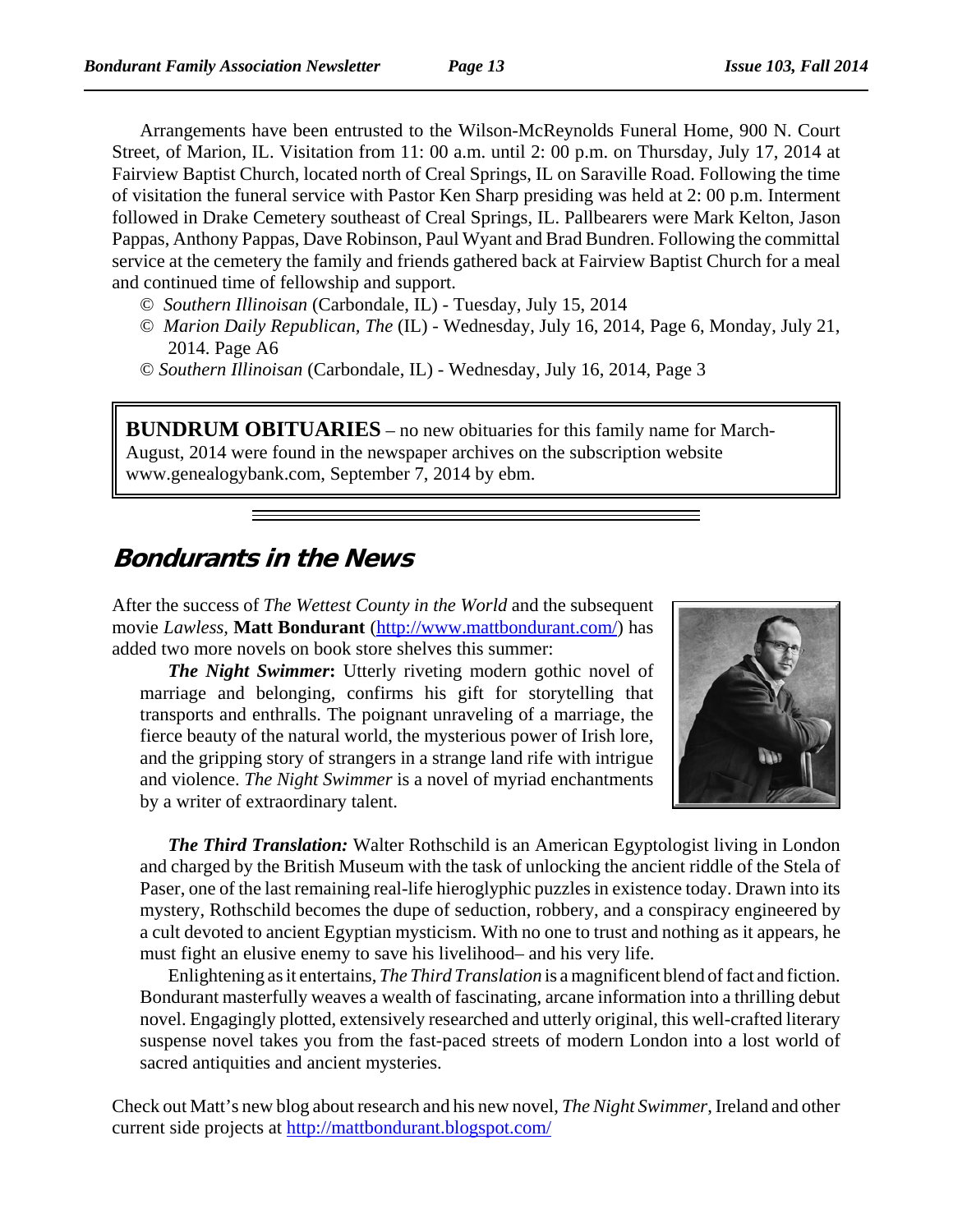### *Reading the Fine Print – War of 1812 Pension Records*

We are in the midst of the bicentennial of the "Forgotten War" – the War of 1812. We're familiar with the records for the Civil War and the Revolutionary War, but many of us are probably unaware of the hidden genealogical information that can be found by reading all of the documents from land bounty and widow's pension applications for service in the War of 1812.  $<sup>1</sup>$ </sup>

For those who've worked on the Bondurant family genealogy (with all of the various spellings and collateral lines), you probably already know this. But thanks to a tip on the Bundrant Family Name Facebook page, I discovered the digitized supporting documents for several Bondurant and Bundurant soldiers who served in the Virginia state militia in the War of 1812 on the subscription website *Fold3* www.fold3.com. (For those who are already subscribers of Ancestry.com, your Fold3 subscription is half-price.)

The 1878 application of **Marcia L. Moseley Bondurant**, widow of **Thomas Mosely Bondurant**, contains not only the various forms and affidavits for her to get a pension of \$8.00 per month, but two letters concerning land warrants written by Thomas M. Bondurant in 1855, complete with his full signature!

BomBondurant-

And the 1878 application of **Lucy Gilley Bundrant**, widow of **John Bundrant**, has a physical description of her husband, the name and death date of his first wife Tabitha Bays, and where she and John had lived since his three months' service as a substitute for Thomas Stacy of Pittsylvania Co., VA. The file contains 51 images, with depositions and affidavits by people who had known both Lucy and John, and a letter from son Daniel G. Bundrant to the pension office with Lucy's death date in Coryell Co., TX.

So I have selected two documents from these files and transcribed them below to make them easier to decipher.

Image 16 of 24 in the Thomas M. Bondurant file in the National Archives (NARA) War of 1812 Pension and Bounty Land Warrant Application files, Catalog ID 564415:

*Buckingham C House March 20<sup>th</sup> 1855* 

*To the Commissioner of Pensions*

*Dear Sir*

*I enclose you herewith the evidence of my being a soldier in the war of 1812. If the testimony is not satisfactory please inform me. I have in [my] possession at this time the warrant No 27,671 for eighty acres issued in my name dated 5<sup>th</sup> Feby 1852. Signed by James E. Heath Commissioner, which I will forward to you if deemed necessary.*

*Please when the warrant is made out to enclose it to me. My address is Col. Thomas M Bondurant Buckingham C[ourt] House*

> *Very Respectfully [signed] Th. M. Bondurant*

<sup>&</sup>lt;sup>1</sup> War of 1812 Pension Applications. Washington D.C.: National Archives. NARA Microfilm Publication M313, 102 rolls. Records of the Department of Veterans Affairs, Record Group Number 15. Select "War of 1812" on www.fold3.com to search for the complete documentation of the soldier. You can even save the files to your computer for future reference!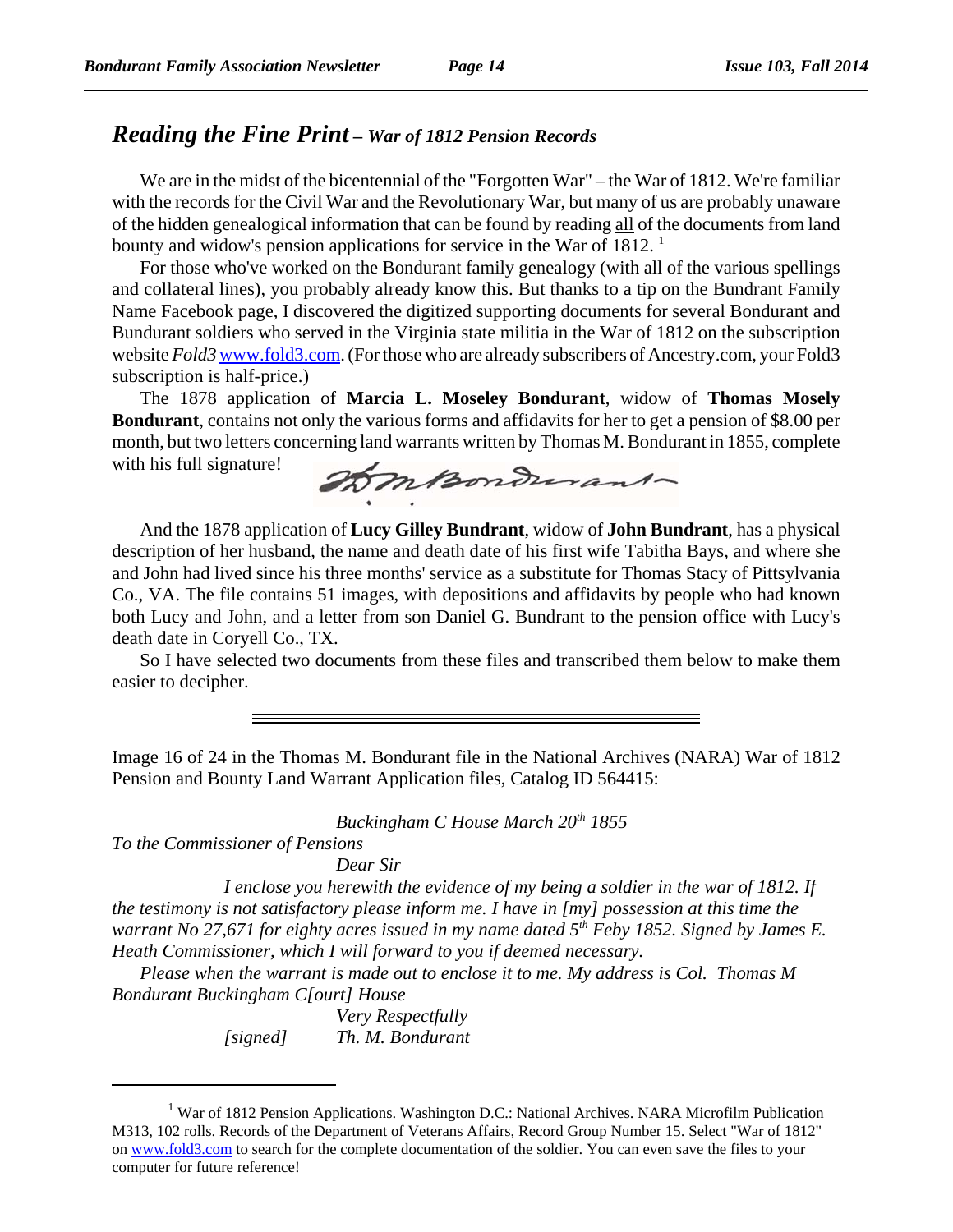Buckingham CHouse March 20. 185 To the Commission of Beaucon The indire of my bring a solder in the war of 1812. If the testimony is not-satisfied tony heave inform me, I have in popopion at this time the warrant to 28.671 for eight, cent fund in Tumes E. Health Commeforone which I will of forward to you if claimed necessary. to enclose it to me my address is Cd. Thomas Mr Bondward Buckingham CHouse Voy Respectfully

Letter to the War of 1812 Pension Office by **Thomas Moseley Bondurant** of Buckingham County, Virginia, dated 20 Mar 1855 - from the National Archives War of 1812 Pension and Land Warrant documents on www.fold3.com - accessed September 21, 2014 by EBM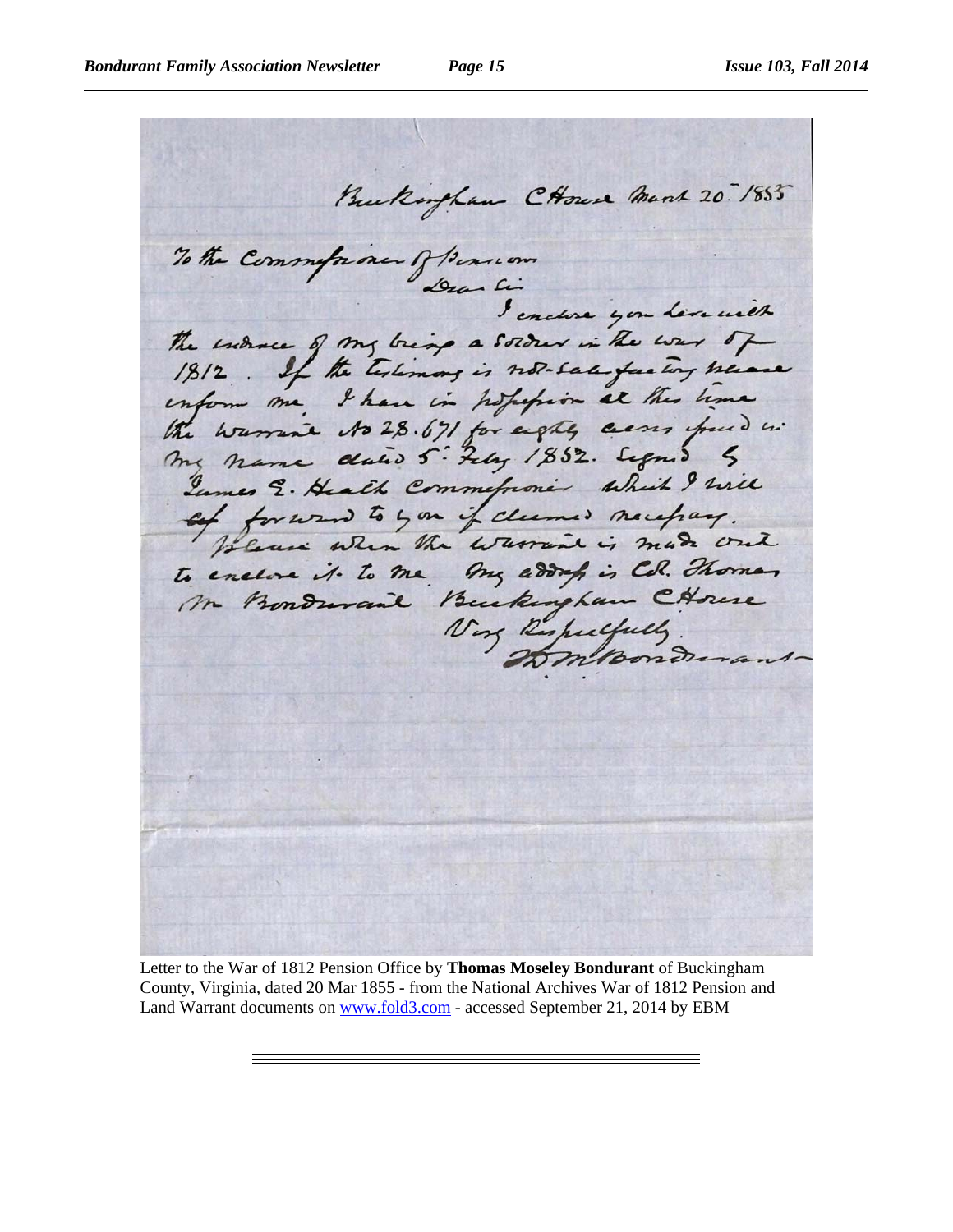U. **WAR OF 1812.** CLAIM OF WIDOW FOR SERVICE PENSION. Under the provisions of Sections 4736 to 4740, inclusive, Revised Statutes, and the Act of March 11, 1878. es in this form must be carefully filled up in accordance with the instruction from the best information possessed, or obtainable, by the upplicant. State of Vermisse arren County of M Grand Community appeared before me, and March 1999 for the Hostang engineered and Evey Bundras Vermiessur, who, being duly sworn necording to law, declares that she is the widow of Bundrant ...... , who served under the name of (3) Lohn Bundraw The part of the communities by the said probable of the communities of the communities of the communities of the communities of the communities of the communities of the communities of the communities of the communities of some grown at more communication of the morning of the distribution A. D. M. M. She further states that the following is a full description of her said husband at the time of this enlistment, viz: (10) Reference that the boundary is a full description of her said husband at the time of<br>a frace of the said the said of the said of the said of the said of the said of the said of the said of the sa town) of the country of Massachusetts and in the State of which is the state of the country of the Country of the Country of the Country of the Country of the Country of the Country of the Country of the Country of the Country of the Country of the Country of the Country of the C  $A D Z Z Q Q$ and she further declares that the following have been the places of residence of herself and her said hugband since the date of his discharge from the Army, viz: (15) 1/2. As the company of the contract of the Company of t my bo. Va, until 1825 lind on year in Survey les It . auch then mor to Harren les Sur and line than the makes this defendant for the purpose of obtaining the Pension to which she may be entitled under Section 4736 to 4740, inclusive, Revised Statutes, and the Act of March 11, 1878, and hereby appoints from as 6. Lued s Million Ville, Jum, her true and lawful attorney, to prosecute her claim, and the further declares that the has because made no ..... application for (36) Penecion, Shan Made William , Shand Warrant for 40 Access and that her residence is No. ain Cannon County Vermesse Mail Aley and /Jundrant aged  $65$ ars, residing learnon County gys aged to J. gears, residing at No May That Mountain

Application of **Lucy Gilley Bundrant**, widow of **John Bundrant**, to the War of 1812 Pension Office, dated 4 Apr 1878 - from the National Archives War of 1812 Pension and Land Warrant documents on www.fold3.com - accessed September 21, 2014 by EBM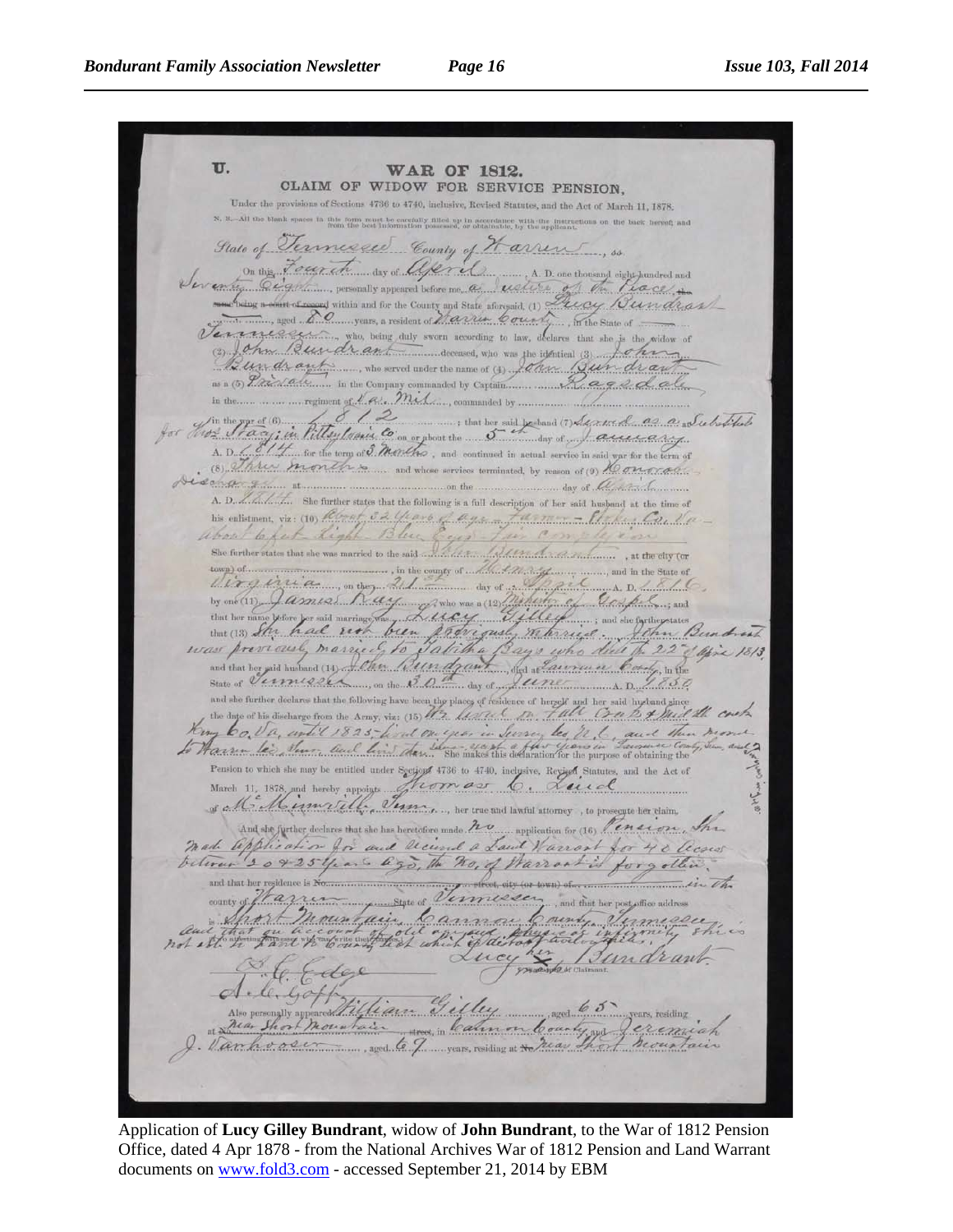Image 42 of 51 in the John Bundrant file in the National Archives (NARA) War of 1812 Pension and Bounty Land Warrant Application files, Catalog ID 564415:

#### U. WAR OF 1812 CLAIM OF WIDOW FOR SERVICE PENSION

Under the provisions of Sections 4736 to 4740, inclusive, Revised Statues, and the Act of March 9, 1878.

State of *Tennessee*, County of *Warren*, ss.

On this *Fourth* day of *April*, A.D. one thousand eight hundred and *Seventy Eight* [1878], personally appeared before me *a Justice of the Peace*, the same being a court of record within and for the County and State aforesaid, (1) *Lucy Bundrant*, aged *80* years, a resident of *Warren Co.* in the State of *Tennessee*, who, being duly sworn according to law, declares that she is the widow of (2) *John Bundrant* deceased, who was the identical (3) *John Bundrant* who served, under the name of (4) *John Bundrant* as a (5) *Private* in the company commanded by Captain *Ragsdale* in the [blank] regiment of *Va. Mil*[itia], commanded by [blank] in the war of (6) *1812*; and that her said husband *served as a substitute for Thos Stacy; in Pittsylvania Co.* on or about the *5th* day of *January* A.D. *1814*, for the term of *3 Months*, and continued in actual service in said war for the term of (8) *Three months*, and whose services terminated, by reason of (9) *Honorable Discharge*, at [blank] on the [blank] day of *April* A.D. *1814*. She further states that the following is a full description of her said husband at the time of his enlistment, viz.: (10) *About 32 Years of age – Farmer – Stokes Co. Va – About 6 feet – Light Blue Eyes – Fair Complexion*. She further states that she was married to *John Bundrant* in the county of *Henry* and in the State of *Virginia*, on the *21st* day of *April*, A.D. *1816* by one (11) *James Ray* who was a (12) *Minister of Gospel*; and her name before her said marriage was *Lucy Gilley*; and she further states that (13) *She had not been previously married. John Bundrant was previously married to Tabitha Bays who died the 22nd of April 1813,* and that her said husband (14) *John Bundrant* died at *Lawrence County*, in the State of *Tennessee* on the *30th* day of *June* A.D. *1850*; and she further declares that the following have been the places of residence of herself and her said husband since the date of his discharge from the army, viz.: (15) *We lived on Fall Creek and Middle Creek Henry Co. Va. until 1825, lived one year in Surry Co. N.C., and then moved to Warren Co., Tenn. and lived there since, except a few years in Lawrence County, Tenn. and Ten years in Texas.* She makes this declaration for the purpose of obtaining the Pension to which she may be entitled under Sections 4736 to 4740 inclusive, Revised Statutes, and the Act of March 11<sup>th</sup> 1878, and hereby appoints *Thomas C. Lind* of *McMinnville, Tenn.*, as her true and lawful attorney, to prosecute her claim.

And she further declares that she has heretofore made *no* application for (16) *Pension. She made application for and received a Land Warrant for 40 acres between 20 & 25 years ago, the No. of Warrant is forgotten*, and her residence is in the county of *Warren*, State of *Tennessee*, and that her post office address is *Short Mountain, Cannon County, Tennessee, and that on account of old age and physical infirmity she is not able to travel to County Seat which is distance of twelve miles.*

[signed] *Lucy* X her mark *Bundrant*

[witnesses] *A.C. Edge A. C. Goff*

Also personally appeared *William Gilley*, aged *65* years, residing *near Short Mountain* in *Cannon County,* and *Jeremiah J. Vanhooser*, aged 69 years, residing *near Short Mountain* [Page 43, reverse of form] in *Cannon County*, persons whom I certify to be respectable and entitled to credit, and who, by being duly sworn, say that they have known the said *Lucy Bundrant* for *52* years and for *52* years, respectively; that they were present, and saw her sign her name (or make her mark) to the foregoing declaration; that they have every reason to believe, from the appearance of said claimant and their acquaintance with her, that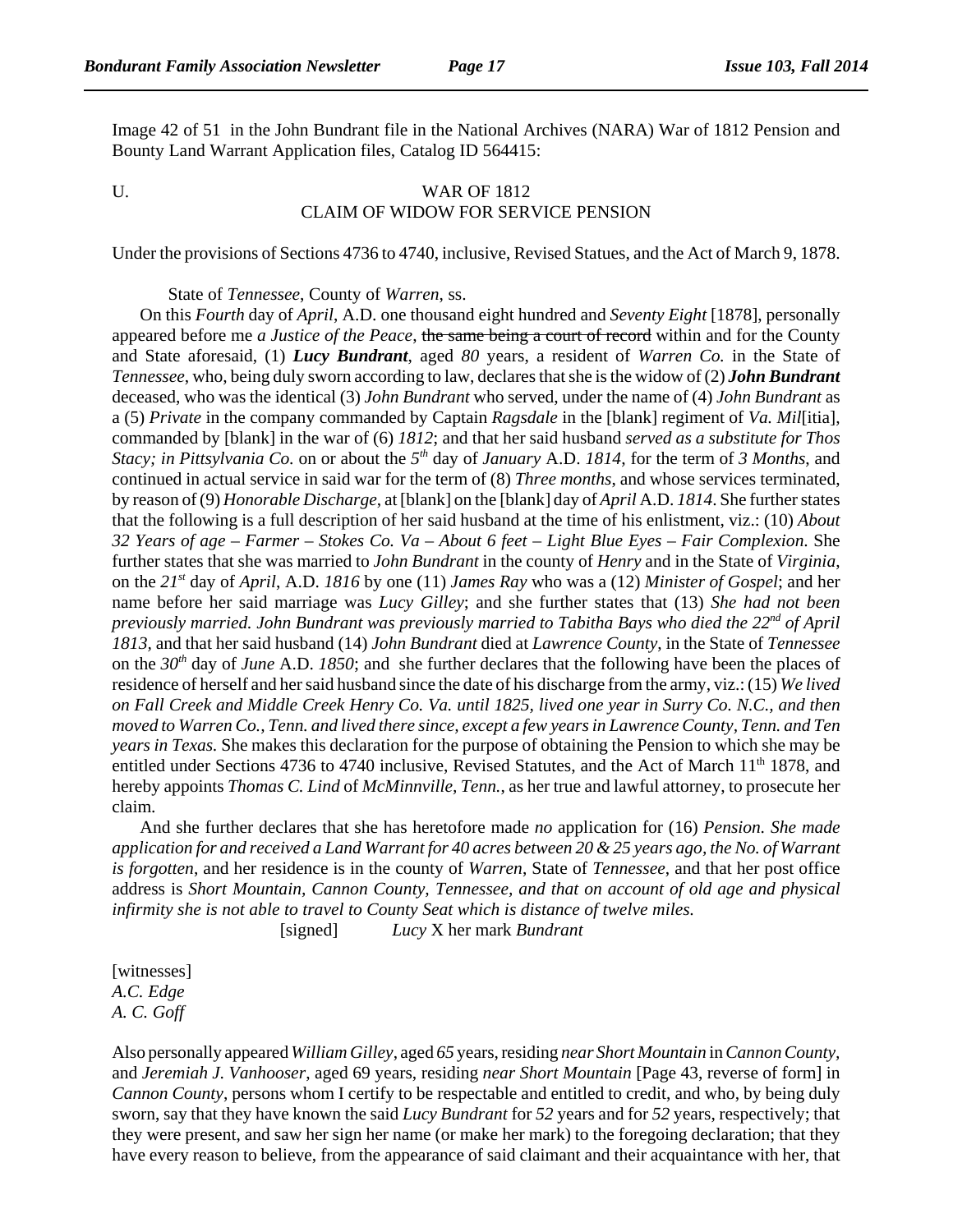she is the identical person she represents herself to be; and that they further say that they are able to identify her as the person who was the wife of the identified (17) *John Bundrant* who rendered the service alleged in the above application (in the company of Captain *Ragsdale*, in the regiment of *Va. Mil.* in the war of *1812*) by the following named facts and circumstances, viz.: (18) *Because we have been intimately acquainted with the claimant from 1826 and Knew both her and her husband well ever since and have frequently heard these matters talked of by them, and that they lived together as husband and wife all the time to his death* and that they have no interest in the prosecution of this claim.

| [signed] | William Gilley  |
|----------|-----------------|
| [signed] | J. J. Vanhooser |

Sworn to and subscribed before me this *Fourth* day of *April* A.D. 187*8* and I hereby certify that the contents of the above declaration, &c., were fully made known and explained to the applicant and witnesses before swearing included the words [blank] erased and the words [blank] added; and that I have no interest, direct or indirect, in the prosecution of this claim, *and that owing to informity* [sic] *from old age that she is unable to travel to County Seat.*

> [signed] *A. C. Goff J P* Official character: *for Warren County*

# *From the Family Scrapbook*



Harden Alexander Bundrant and wife, Nancy Jane Hancock

*The Hardin Alexander Bundrant family of Coryell Co., Texas*, from the Bundrant Family Name Facebook page, used with permission of Susan Bundrant Scharf and Frances Barkley Willess. Hardin Alexander Bundrant was a son of John Bundrant and Lucy Gilley (see their War of 1812 pension information above), born 2 Mar 1833 in Warren Co., TN, and died 4 Feb 1907 in Coryell Co., TX.

He married Nancy Jane Hancock 2 Mar 1856 in McLennan Co., TX, and they had 10 children, 9 of whom lived to adulthood. Nancy was born 8 Jun 1840 in Copiah Co., MS, and died 7 Mar 1890. According to Find-a-Grave, the family graves were moved from Shiloh Cemetery on the Bundrant farm near Sugarloaf in Coryell Co., TX, to the Killeen, TX, city cemetery in 1942 when Camp Hood was built (Find-a-Grave memorials #67756608 and #67756666, www.findagrave.com).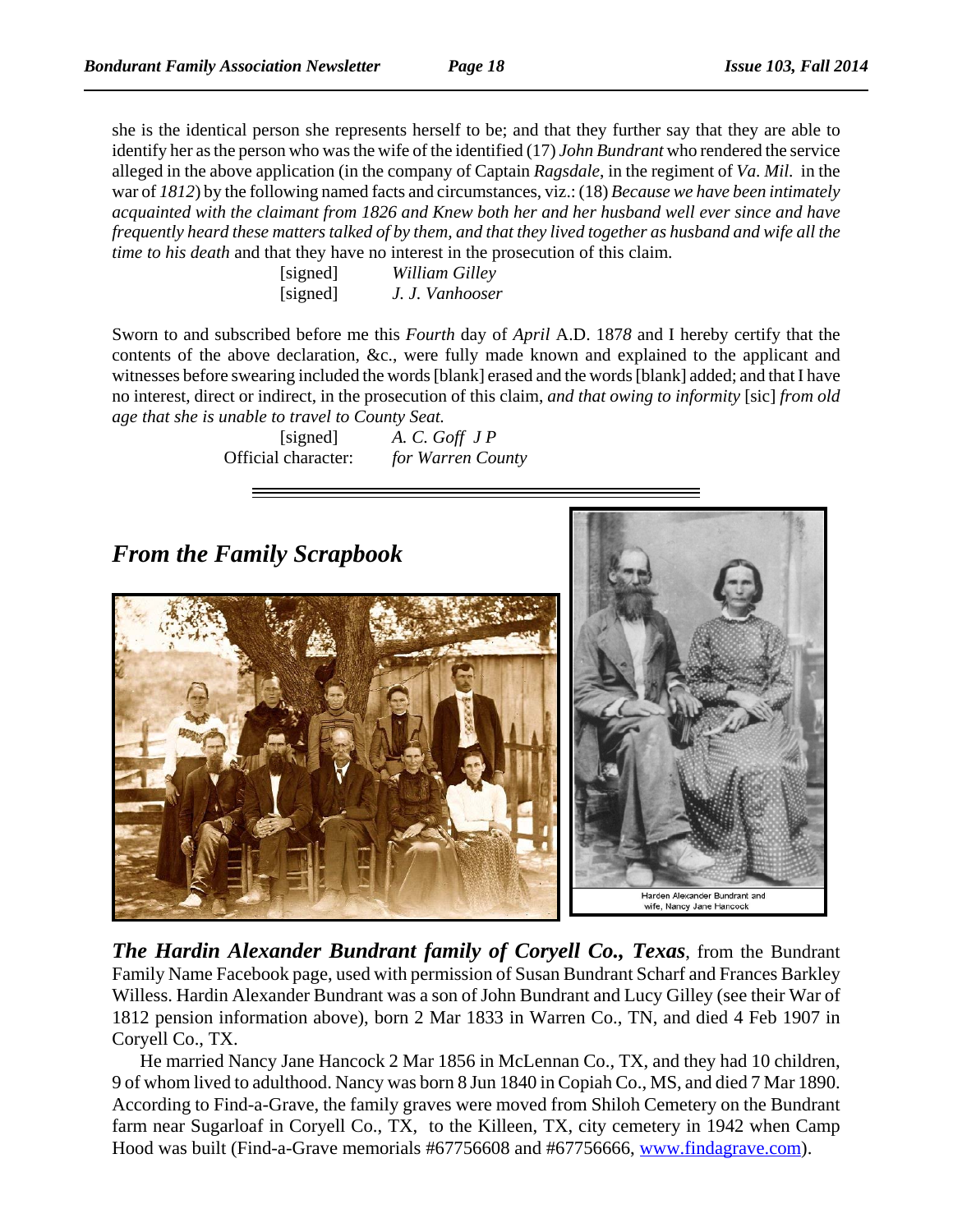# **Books About Our Bondurant Ancestors**

#### **THE BONDURANTS OF AMERICA – Jean Pierre and Ann**

By Mary Bondurant Warren, with Ruby Talley Smith and Amy Warren Sanders *The Bondurants' First Years in Virginia.*

Here is the story of Huguenot Jean Pierre Bondurant's life after he landed in 1700 at Jamestown. How did this French exile adapt to an English-speaking society? What was his life like in the colony? Meet his wife Ann Tanner and learn more about their five children and grandchildren. Watch the Bondurant family grow with the colony, move into new lands, and new occupations. A "Sentimental Journey" takes you to places in Virginia that are important in this family's history.

Hardbound, 218 pages including maps, photographs, illustrations, and a full name index. **\$35.00.** 

#### **THE BONDURANTS OF AMERICA – Ann Tanner's Ancestors**

By Mary Bondurant Warren, with Ruby Talley Smith and Amy Warren Sanders

### *HATCHER, JONES, LOUND & TANNER of Virginia*

Jean Pierre married into a tidewater Virginia English family whose ancestors had been in the colony two or three generations when the Huguenots arrived. These are stories and documents relating the life of Ann's colorful ancestors. Learn about the parts they played in Virginia's early history. A "Sentimental Journey" leads you to present-day sites which once were the homes of Ann's ancestors. Hardbound, 173 pages including maps, photographs, illustrations, and a full name index. **\$30.00**

# **THE BONDURANTS OF GÉNOLHAC, FRANCE**

By Mary Bondurant Warren

#### *Ancestry of our immigrant ancestor, Jean Pierre Bondurant*

Following your suggestions, family history and family trees are included, with photographs of sites and documents relating to the ancestors of Jean Pierre Bondurant. Maps and a driving tour of the family's most important places let you be your own tour guide, and see the sights of France at your leisure.

Hardbound, 172 pages including maps, photographs, illustrations and a full name index. **\$30.00**

### **Order all three Bondurant books as a set for \$75.00** *Makes a wonderful gift!*

**HERITAGE PAPERS, P.O. Box 7776, Athens, GA 30604-7776 Add \$8 per order shipping and handling; GA residents must include 7% sales tax.**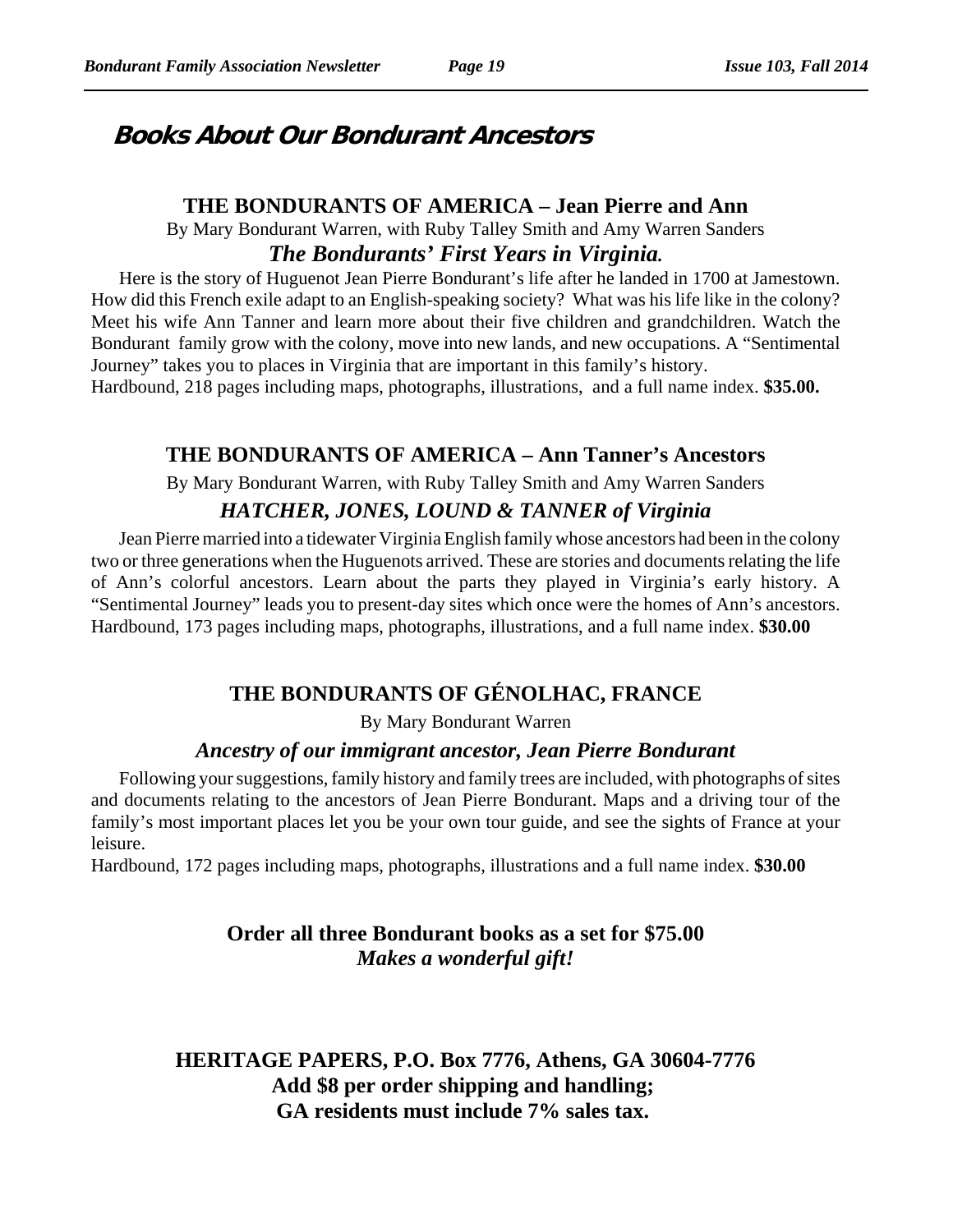

*Registration Form*

# **BONDURANT FAMILY ASSOCIATION ANNUAL MEETING ALEXANDRIA, VIRGINIA October 17-18, 2014**

Make hotel reservations at the **Embassy Suites Alexandria-Old Town**, 1900 Diagonal Road, Alexandria, VA 22314, by calling 1-800-362-2779 - group block code "BFA" deadline has passed.

|                                                                                                                                                               | Please $\mathcal{V}$ if attending  |                                       |                                                  |                                                       |
|---------------------------------------------------------------------------------------------------------------------------------------------------------------|------------------------------------|---------------------------------------|--------------------------------------------------|-------------------------------------------------------|
| <b>Attendees' Names</b><br>Please print legibly so we can make name tags for everyone!                                                                        | Meet &<br>Greet, Friday<br>evening | Annual<br>Meeting,<br><b>Saturday</b> | <b>Mount</b><br><b>Vernon Tour</b><br>\$17 each) | <b>BFA</b> Dinner<br><b>Saturday</b><br>$(\$25$ each) |
|                                                                                                                                                               |                                    |                                       |                                                  |                                                       |
|                                                                                                                                                               |                                    |                                       |                                                  |                                                       |
|                                                                                                                                                               |                                    |                                       |                                                  |                                                       |
|                                                                                                                                                               |                                    |                                       |                                                  |                                                       |
|                                                                                                                                                               |                                    |                                       |                                                  |                                                       |
|                                                                                                                                                               |                                    |                                       |                                                  |                                                       |
| Send an email to <b>bondurant.family@yahoo.com</b> NOW to be added to the list for the meeting. Meet & Greet, annual<br>meeting on Saturday morning are free. |                                    |                                       |                                                  |                                                       |
| 2015 BFA membership(s) (\$20 per year - list names/addresses on reverse)                                                                                      |                                    |                                       |                                                  | \$                                                    |
| Contribution to help defray costs of the 2014 BFA meeting                                                                                                     |                                    |                                       |                                                  | $\mathcal{S}$                                         |
| <b>Gift to BFA</b><br>$\Box$ in memory of<br>$\Box$ in honor of<br>\$<br>Enter name(s) here:                                                                  |                                    | \$                                    |                                                  |                                                       |
|                                                                                                                                                               |                                    |                                       |                                                  |                                                       |
|                                                                                                                                                               |                                    |                                       | <b>TOTAL DUE</b>                                 | \$                                                    |
| Paid by<br>$\Box$ check<br>money order<br>□                                                                                                                   | payable to "BFA"                   |                                       |                                                  |                                                       |
| <b>Name</b>                                                                                                                                                   | <b>Phone</b>                       |                                       |                                                  |                                                       |

**City, State & Zip**

# **MAIL WITH PAYMENT payable to "BFA" to Amy W. Sanders, 750 Glenwood Drive, Athens, GA 30606-4628**

**Mailing Address** Email